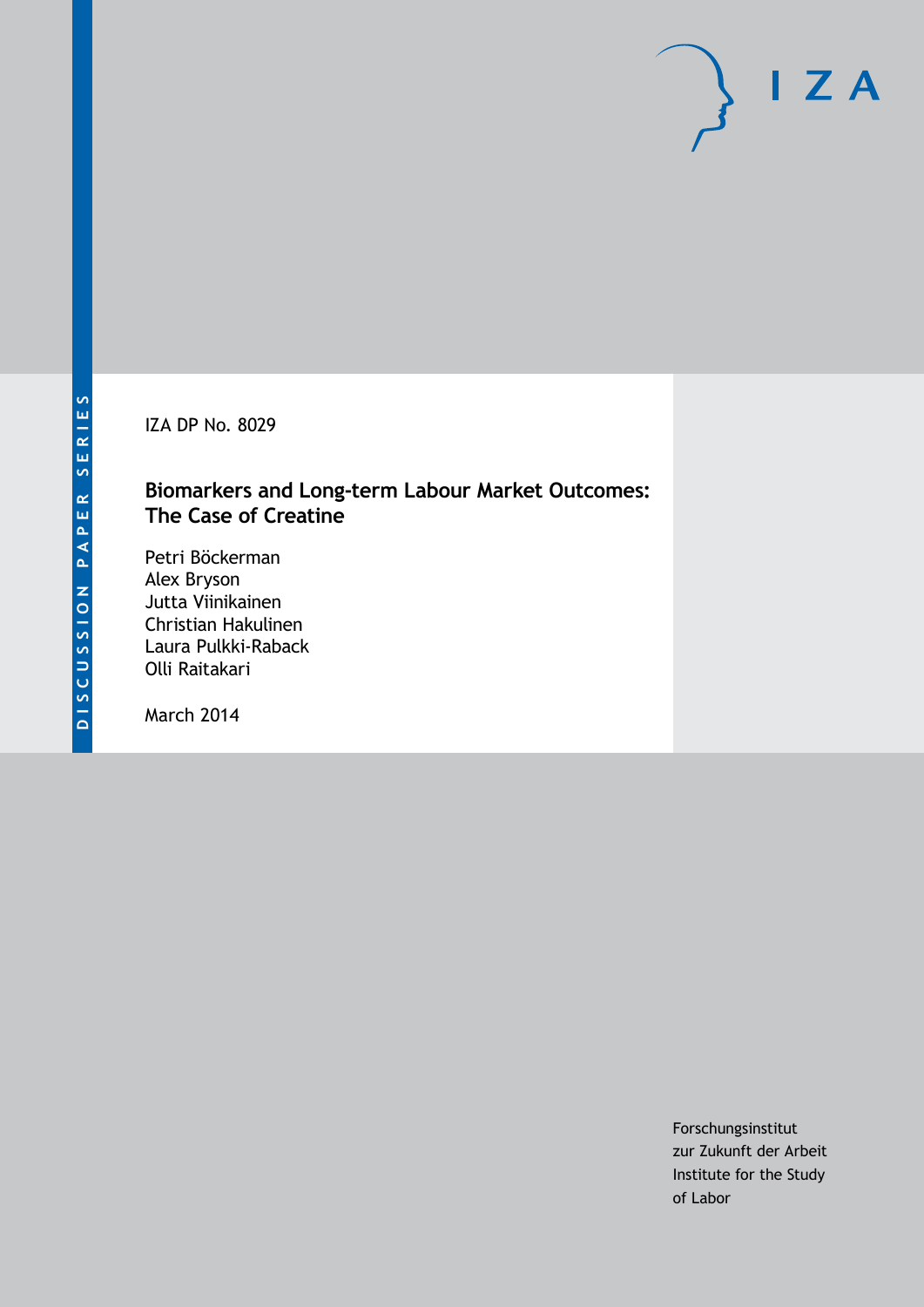# **Biomarkers and Long-term Labour Market Outcomes: The Case of Creatine**

### **Petri Böckerman**

*Labour Institute for Economic Research and IZA*

### **Alex Bryson**

*NIESR and CEP*

### **Jutta Viinikainen**

*Jyväskylä University School of Business and Economics*

### **Christian Hakulinen**

*IBS, University of Helsinki*

### **Laura Pulkki-Raback**

*IBS, University of Helsinki*

### **Olli Raitakari**

*CAPC, University of Turku and Turku University Hospital*

### Discussion Paper No. 8029 March 2014

IZA

P.O. Box 7240 53072 Bonn **Germany** 

Phone: +49-228-3894-0 Fax: +49-228-3894-180 E-mail: [iza@iza.org](mailto:iza@iza.org)

Any opinions expressed here are those of the author(s) and not those of IZA. Research published in this series may include views on policy, but the institute itself takes no institutional policy positions. The IZA research network is committed to the IZA Guiding Principles of Research Integrity.

The Institute for the Study of Labor (IZA) in Bonn is a local and virtual international research center and a place of communication between science, politics and business. IZA is an independent nonprofit organization supported by Deutsche Post Foundation. The center is associated with the University of Bonn and offers a stimulating research environment through its international network, workshops and conferences, data service, project support, research visits and doctoral program. IZA engages in (i) original and internationally competitive research in all fields of labor economics, (ii) development of policy concepts, and (iii) dissemination of research results and concepts to the interested public.

<span id="page-1-0"></span>IZA Discussion Papers often represent preliminary work and are circulated to encourage discussion. Citation of such a paper should account for its provisional character. A revised version may be available directly from the author.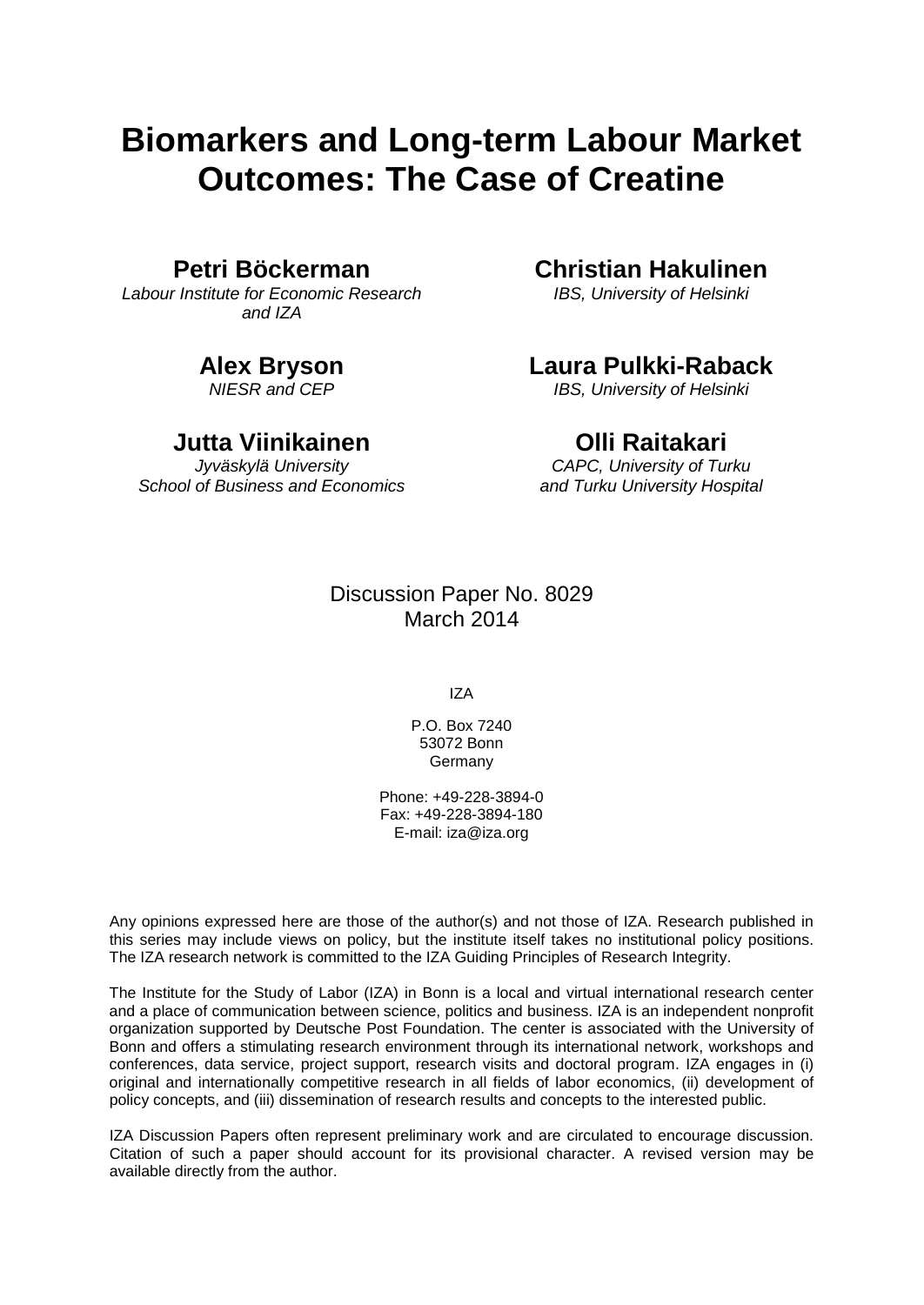IZA Discussion Paper No. 8029 March 2014

# **ABSTRACT**

## **Biomarkers and Long-term Labour Market Outcomes: The Case of Creatine[\\*](#page-1-0)**

Using the Young Finns Study (YFS) combined with the Finnish Linked Employer-Employee Data (FLEED) we show that quantities of creatine measured in 1980 prior to labour market entry affect labour market outcomes over the period 1990-2010. Those with higher levels of creatine (proxied by urine creatinine) prior to labour market entry spend more time in the labour market in the subsequent two decades and earn more. Creatine is not associated with high educational attainment. The associations between creatine and labour market outcomes are robust to controlling for other biomarkers, educational attainment and parental background. Creatine is a naturally occurring nitrogenous organic acid which supplies energy to body cells, including muscles. Our findings are consistent with high energy levels, induced by creatine, leading to productivity-enhancing traits such as a high propensity for effort, perseverance, and high-commitment.

JEL Classification: J24, J31, I12

Keywords: biomarkers, creatine, creatinine, labour market, earnings, employment

Corresponding author:

Petri Böckerman Kapteeninkatu 3D35 00140 Helsinki Finland E-mail: [petri.bockerman@labour.fi](mailto:petri.bockerman@labour.fi)

We are grateful to Stephanie von Hinke Kessler Scholder, Antti Kauhanen, Andrew Oswald, Jari Vainiomäki and participants at the Finnish Economic Association for helpful comments. The data used in this study are confidential, but other researchers can obtain access to it for replication purposes at the Research Laboratory of the Business Structures Unit of Statistics Finland. Obtaining access to the data requires approval by the administrators of the YFS data (Research Centre of Applied and Preventive Cardiovascular Medicine, University of Turku) and by Statistics Finland. The computer programs to generate the results that are reported in the paper are available upon request.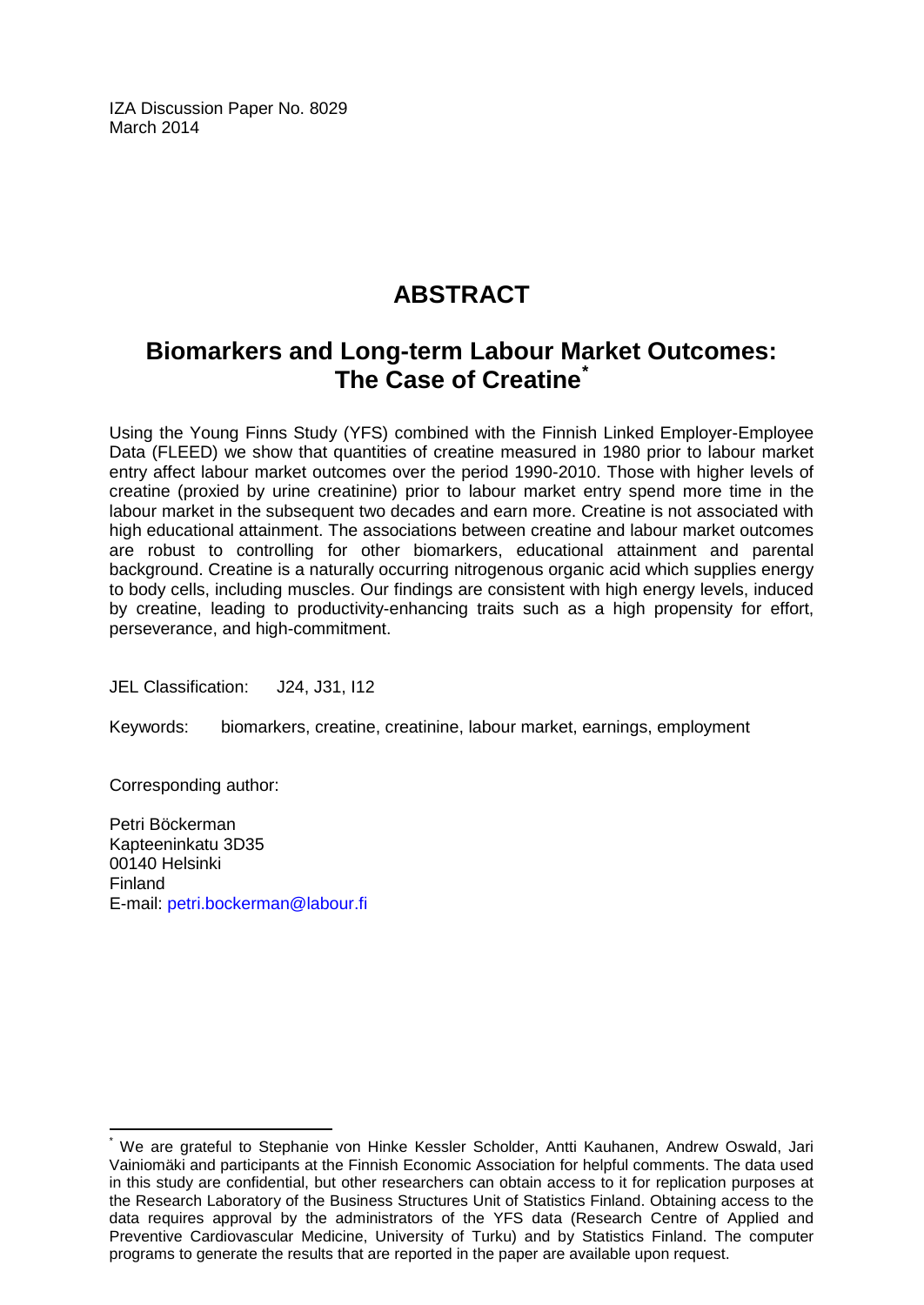#### **1. Introduction**

Standard micro-economic theory assumes that individuals behave according to an economic calculus in which their utility varies with effort and ability. Effort is thus at the heart of labour economics because, together with ability, it can account for a substantial proportion of the variance in individuals' labour productivity and thus their earnings. In the standard model effort is a disutility creating both incentives and monitoring problems for employers eager to raise labour productivity. Individuals' ability and their propensity for effort are usually treated as a "black box" because they are rarely observed, although proxies are observed. Test scores and qualifications are often treated as markers of ability. Effort can be observed at the extensive margin as hours worked, although these are often determined by labour demand factors beyond the worker's control. In the absence of direct measures of effort and ability, it is commonly assumed that worker heterogeneity in ability and effort is fixed over time such that estimates within individuals over time can identify factors influencing the labour market outcome of interest net of differences in effort and ability.<sup>1</sup>

Behavioural economists directly observe effort and ability in laboratory experiments enabling them to draw inferences about which worker types, treatments and social settings are linked to productivity and other work-related outcomes (Charness and Kuhn, 2011). Other economists have begun to explore links between biomarkers and labour market behaviours in an attempt to get inside the "black box".<sup>[2](#page-3-0)</sup> The assumption is that individuals are "wired" differently due to differences in their genetic make-up and physical processes in ways which can help predict their success in acquiring human capital and labour market behaviours. However, knowledge about links between biomarkers and labour market behaviours has been hampered by the paucity of longitudinal data containing biomarkers and labour market outcomes. Most studies have had to rely on cross-sectional data in which labour market status is measured at roughly the same time as the biomedical measurements are taken. There are some exceptions, such as birth cohort studies (e.g. Black et al., 2007), many of which focus on height or weight at an early age and subsequent labour market outcomes. Other studies take biomarker measurements when individuals have already entered the labour market and seek to predict

 $<sup>1</sup>$  In the personnel economics literature that concerns the effects of incentive pay on productivity the difference</sup> between OLS and individual fixed effects results is often interpreted as the impact of effort (e.g. Pekkarinen and Riddell, 2008).<br><sup>2</sup> The term "biomarker", or biological marker, refers to objective indicators of medical state, which can be

<span id="page-3-1"></span><span id="page-3-0"></span>measured accurately and reproducibly (Strimbu and Tavel, 2010).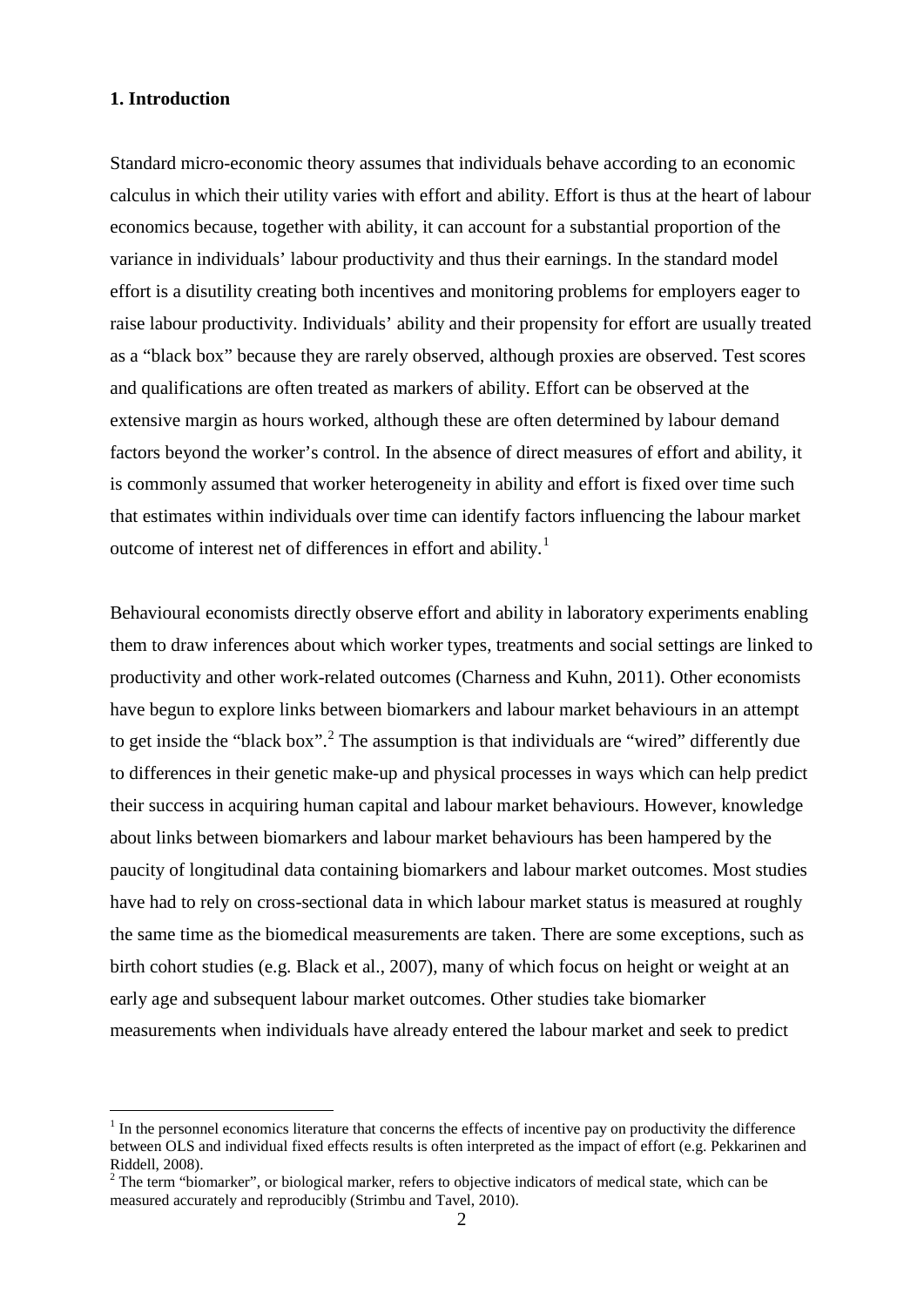future outcomes. The results are often disputed, as are the hypothesised mechanisms linking these biomarkers to labour market outcomes.

We contribute to the literature by examining the association between a biomarker, which is linked to individuals' energy levels, and long-term labour market outcomes. Using the Young Finns Study (YFS) linked to the Finnish Linked Employer-Employee Data (FLEED) we show that quantities of creatine proxied by urine creatinine measured in 1980 prior to labour market entry affect labour market outcomes over the period 1990-2010. Those with higher levels of creatine in 1980 spend more time in the labour market in the subsequent two decades and earn more. Creatine is not associated with educational attainment. The associations between creatine and labour market outcomes are robust to controlling for other biomarkers, educational attainment and parental background. Creatine is a naturally occurring nitrogenous organic acid which supplies energy to body cells, including muscles and brain. Our findings are consistent with high energy levels, induced by creatine, leading to productivity-enhancing traits - such as a high propensity for effort, perseverance, or high-commitment - which results in positive labour market outcomes.

Section Two reviews the existing literature on biomarkers and labour market outcomes, identifying how we contribute to that literature. Section Three outlines the possible mechanisms between creatine and labour market outcomes. Section Four presents the data. Section Five describes the estimation approach and presents the results while Section Six concludes.

#### **2. Theory and empirical evidence**

Individuals differ biometrically in ways that may be linked to the acquisition of human capital, labour market behaviour and thus income for a variety of reasons. First, biometric differences may affect individuals' economic preferences, tastes or predispositions. For example, individuals with higher levels of testosterone are known to favour risk-taking, an attribute that can be rewarded in the labour market. For example, Coates et al. (2009) find a biomarker proxying testosterone exposure at birth was linked to the success of financial traders, a high-risk occupation.<sup>[3](#page-3-1)</sup>

<span id="page-4-0"></span><sup>&</sup>lt;sup>3</sup> Sapienza et al. (2009) find individuals high in testosterone and low in risk aversion were more likely to choose risky careers in finance. Määttänen et al. (2013) report that total testosterone is associated with higher reward dependence which reflects the importance of social rewards to an individual.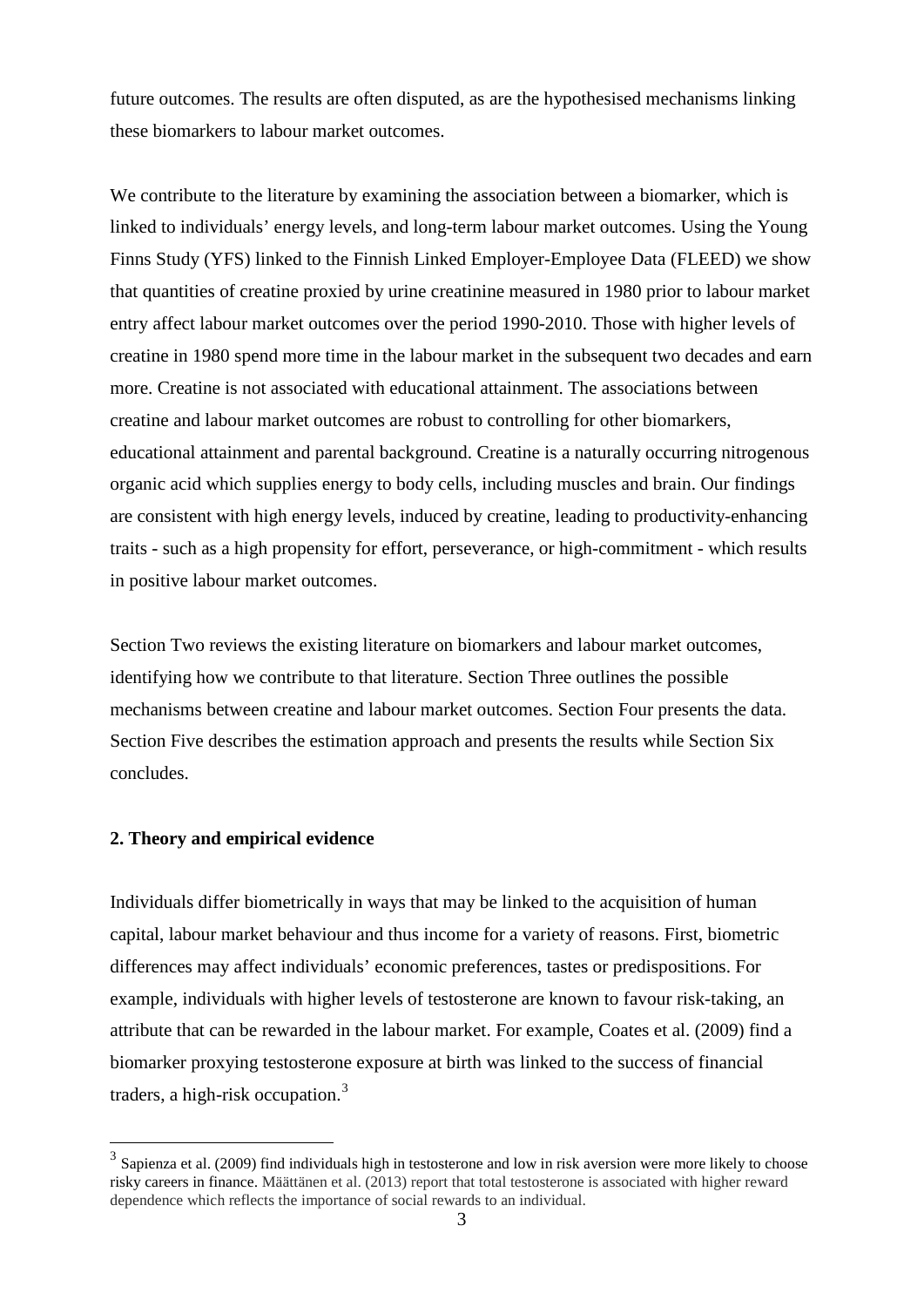Second, individuals differ in their innate abilities which are due, in part, to their genetic makeup. These abilities include mental ability, such as intelligence, and physical aptitudes. These innate abilities may translate into higher productivity and therefore higher earnings or better employment prospects. For example, psychometric intelligence is a good predictor of educational achievement (Deary et al., 2007), occupational level attainment and performance within one's chosen occupation (Schmidt and Hunter, 2004). Some abilities make individuals particularly suited to specific occupations. For instance, manual dexterity is sought after among machinists (Fischer and Sobkow, 1979). Biomarkers may also be predictors of severe diseases which impair individuals' productivity or labour market attachment.

Third, individuals' labour market performance may be partially determined by their subjective well-being and emotional traits. For instance, traits like emotional resilience enable some individuals to persevere in tasks such as job search that others may give up on (Moorhouse and Caltabiano, 2007). There is also evidence that creatine is negatively associated with mental disorders such as depression (Allen, 2012). Conversely, depression lowers employment probabilities, though it seems to have no impact on weekly hours worked nor hourly earnings (Peng et al., 2013). Green (2010) confirms that different aspects of subjective wellbeing have different effects on labour mobility while Hardy et al. (2003) show that jobrelated depression-enthusiasm is better at predicting absence than job-related anxietycontentment. This literature leaves open the important question of the extent to which subjective wellbeing simply reflects the underlying physiological well-being captured in biomarkers.<sup>[4](#page-4-0)</sup>

Fourth, the reactions of other labour market actors to an individuals' biometric characteristics may determine labour market outcomes. For instance, physical traits affect the way in which employers respond to job applicants and employees. Audit and correspondence studies indicate traits such as skin colour, facial abnormalities and gender can affect job seekers' probability of receiving a job offer, either because of employers' taste-based preferences or

<span id="page-5-0"></span><u>.</u>

<sup>4</sup> Kahneman and Krueger (2006, p. 14) suggest that 'personality variables' such as sleep are predictors of life satisfaction and affect. If so the effects of subjective wellbeing on labour market behaviour may be biased: they might even disappear once one introduces biometric data. Alternatively, subjective wellbeing may contain information which is not contained in biomarkers. They may even be orthogonal to one another, in which case their use together may explain more variance in labour market behaviour than the use of one or the other. However, there is no clear evidence linking specific well-being biomarkers to subjective wellbeing in large samples.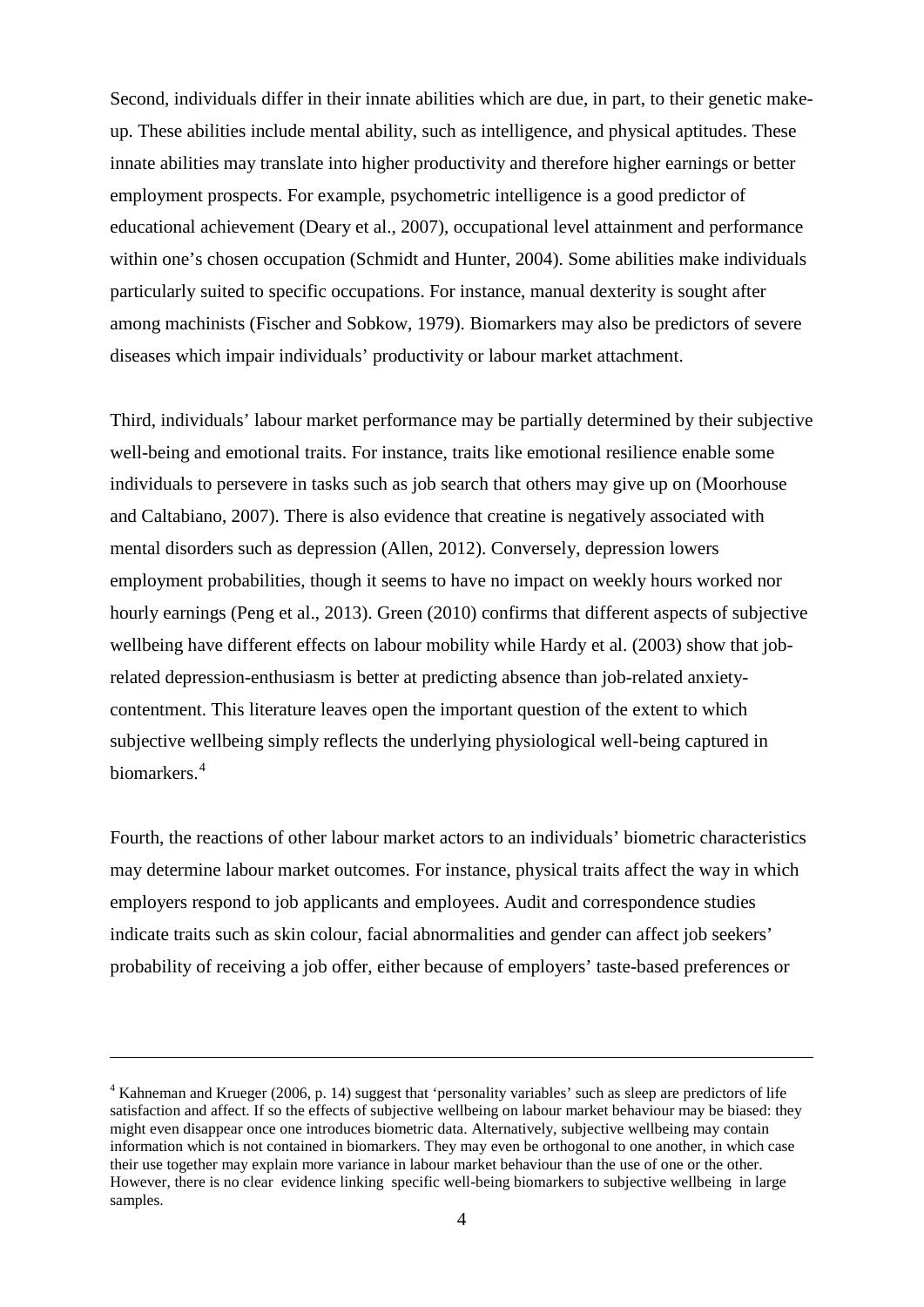statistical discrimination.<sup>[5](#page-5-0)</sup> The wage premium for beauty is consistent with employer tastebased preferences, though this has been challenged. There are certainly other potential reasons for the beauty premium (Hamermesh, 2011).<sup>[6](#page-6-0)[7](#page-6-1)</sup> Traits such as beauty may also affect the individual's own self-perception in ways that affect their labour market behaviour. For instance, Mobius and Rosenblat (2006) show that part of the beauty wage premium they identify in a laboratory experiment arises because physically attractive workers are more confident and higher confidence increases wages.

Fifth, individuals' educational attainment and labour market performance, such as earnings, occupational choices and employment, may also be partly determined by their personality (see e.g. Almlund et al., 2011). Recent studies have shown that personality traits may be related to biometric characteristics. For example, double-blind placebo controlled studies showed that subjects with artificially raised testosterone became less trusting (Bos et al., 2010) and less generous (Zak et al., 2008) towards strangers. This implies that biomarkers might be related to labour market performance indirectly via personality.<sup>[8](#page-6-2)</sup>

The main difficulty interpreting results from most of the earlier studies is that the biomarkers appearing as independent variables in analyses of labour market outcomes may, in fact, be simultaneously determined by labour market experiences. This makes interpretation of results tricky. The problem is accentuated in studies using cross-sectional data or where the lag between biometric measurements and labour market outcomes is short. There may also be omitted variables problems which bias the estimates of biometric effects on labour market outcomes. For instance, the positive association between birth weight and subsequent labour market outcomes (e.g. Behrman and Rosenzweig, 2004; Black et al., 2007) may be due to birth weight proxying early life social advantages that carry on through to adulthood. This may also partially explain the wage premium associated with height (LaFave and Thomas,

 $<sup>5</sup>$  For a review of recent developments in research into statistical and taste-based discrimination in markets,</sup> including labour markets, see Guryan and Charles (2013).

<span id="page-6-0"></span><sup>&</sup>lt;sup>6</sup> Kanazawa and Kovar (2004) argue that beautiful people are more successful in the labour market because they are more intelligent.

<span id="page-6-1"></span><sup>&</sup>lt;sup>7</sup> More broadly, individuals may suffer labour market disadvantage by virtue of being treated as different from others, or because society does not accommodate their specific needs, resulting in fewer opportunities for advancement. This is often the case with respect to physical or mental "disabilities" which, if accommodated by employers and society more generally, may no longer prove to be limitations for those with the "disabilities". Such considerations have led to legislative changes requiring employers to make physical adjustments to their workplaces to ensure equal access to potential workers (and customers) with physical limitations.<br><sup>8</sup> Mueller and Plug (2006) distinguished three possible mechanisms which might explain the connections

<span id="page-6-3"></span><span id="page-6-2"></span>between personality and labour market outcomes: 1) Personality contributes to productivity 2) Personality is linked to preferences and therefore e.g. on occupational choices or attitudes towards leisure 3) Labour market discrimination.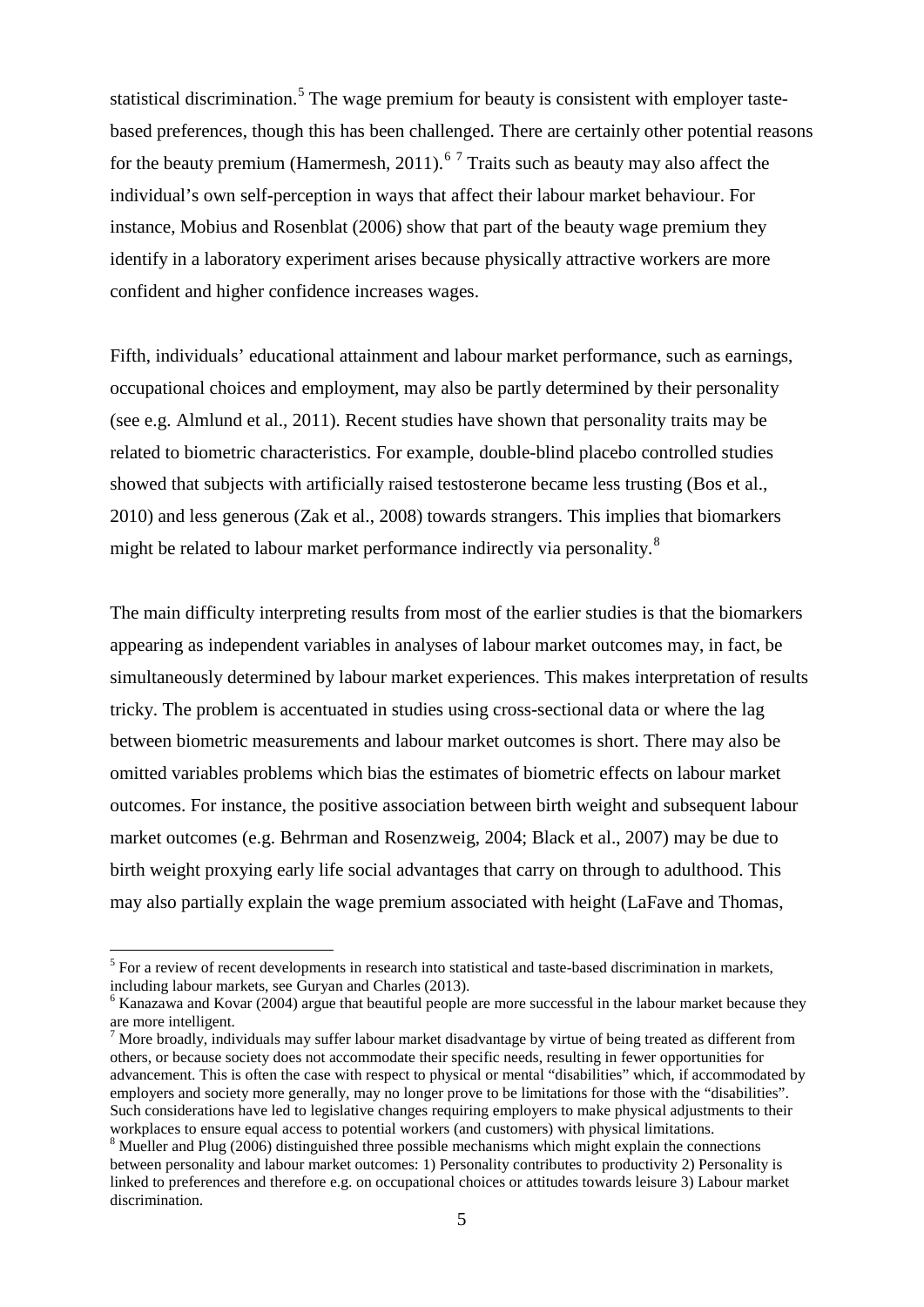2013).<sup>[9](#page-6-3)</sup> Alternatively, these biomarkers may also reflect healthiness, leading to less sickness later in life, and thus a better employment record which is rewarded in the labour market through higher earnings.

Some studies have begun to exploit plausibly exogeneous genetic differences across individuals in an effort to identify the causal relationship between biomarkers and labour market outcomes. For example, when Norton and Han (2008) instrument for obesity with a genetic marker known to predispose individuals to obesity they find no effect of lagged obesity on subsequent employment or wages. In principle, such an approach promises to overcome endogeneity issues provided one can rule out links between the genetic marker and labour market outcomes arising through mechanisms other than obesity. In practice, as von Hinke Kessler Scholder et al. (2010) discuss, genetic markers are not a "silver bullet" in the search for causal identification. In the first place, they are often weak instruments and thus require very large samples to identify robust effects. Second, genetic components operate as a system, rather than in isolation, making it difficult to isolate the impact of a specific genetic marker. Third, specific genetic markers can have multiple pheotypic effects (pleiotropy) leading to uncertain net outcomes.

#### **3. Possible mechanisms for creatine**

In this paper we consider the effects of a particular biomarker - creatine - collected prior to labour market entry on labour market outcomes over the subsequent two decades. Although we can not claim to have isolated the causal impact of creatine on labour market outcomes this sequencing helps overcome the simultaneity problem referred to above, while controlling for family background and a range of other biomarkers also collected prior to labour market entry helps overcome omitted variables biases which might arise if we focused on the effects of a single biomarker which might, conceivably, be proxying the effects of other biomarkers.

<span id="page-7-0"></span>Creatine is a naturally occurring nitrogenous organic acid which supplies energy to body cells, including muscles and brain. There is a vast literature on the links between creatine and pathology and metabolic capacity (see Wyss and Kaddurah-Daouk, 2000 for a comprehensive review). Two of its effects - one physical, the other mental - seem particularly pertinent to

 $9$  This is contested by Persico et al. (2004) who pinpoint differences in height in adolescence as an important contributor to the height wage premium.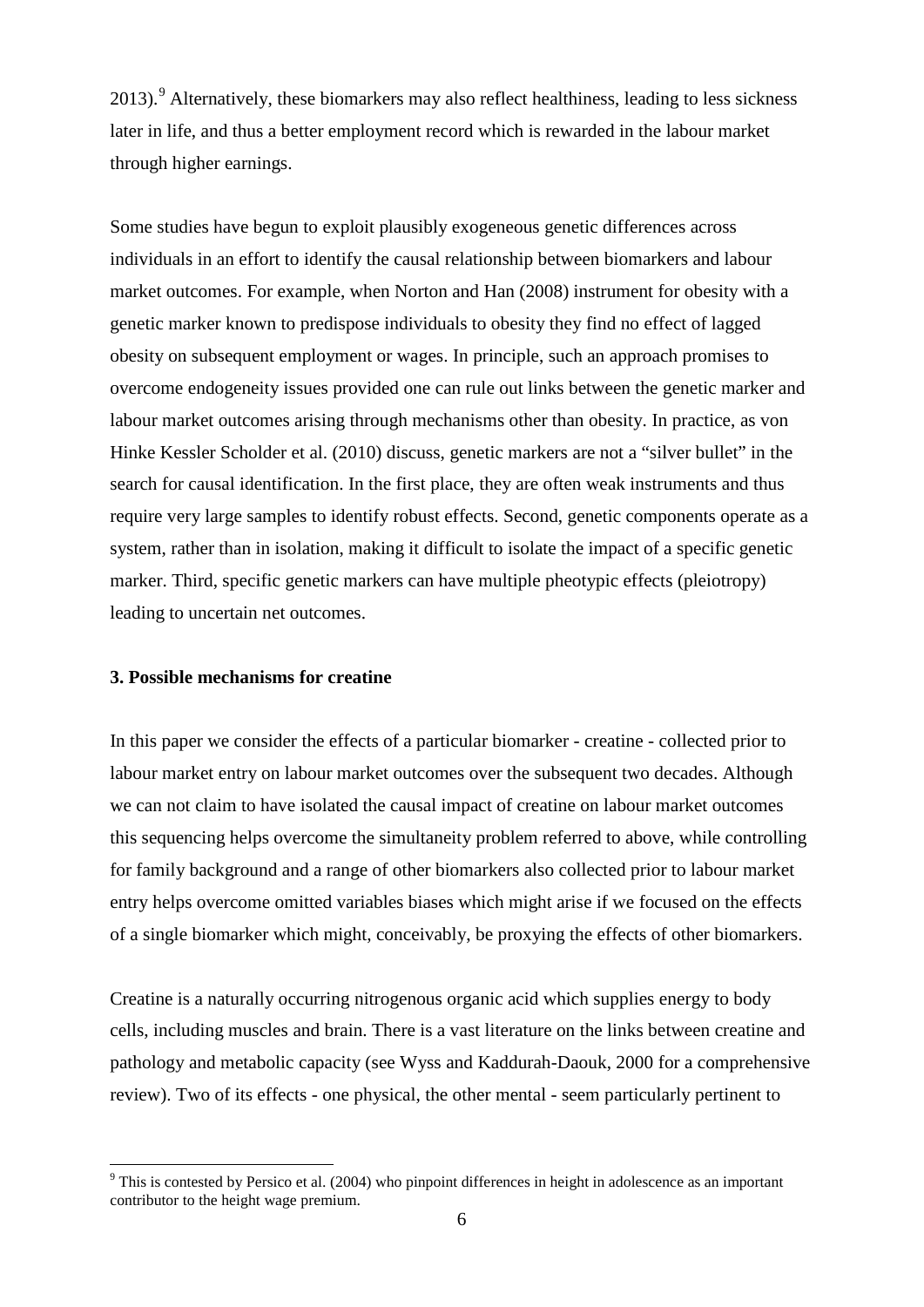labour market performance and the acquisition of human capital. Furthermore, creatine may have an indirect effect on labour market outcomes via personality.

The first potential mechanism is creatine's ability to improve work performance, most notably "in a variety of short-term intermittent, supramaximal exercise tests" (Wyss and Kaddurah-Daouk, 2000, p. 1183). For this reason creatine is used by athletes as a performanceenhancing supplement. In their review of creatine supplementation in sports physiology Wyss and Kaddurah-Daouk (2000, p. 1177-1182) state it is a popular supplement for athletes engaged in high-intensity exercise including "bodybuilders, wrestlers, tennis players, cyclists, mountain bikers, rowers, ski-jumpers [and] cross-country skiers as well as among ski, rugby, handball, basketball, football and ice hockey teams" (op. cit.: p. 1177). This performanceenhancing effect of creatine was not known in 1980 when the YFS cohort creatine measurements were taken. Instead we measure the amount of creatine occurring naturally in the body. It seems plausible that, by reducing (increasing) the costs (returns) to effort, the ergogenic effects of creatine may lead to improvements in labour market performance.<sup>[10](#page-7-0)</sup> Greater effort intensity may result in more successful job search, $<sup>11</sup>$  $<sup>11</sup>$  $<sup>11</sup>$  longer periods in</sup> employment (for instance, via an increased propensity to supply labour, or reduced absenteeism), and faster earnings growth (as in the case of Lazear's (2000) windshield installers who increase their productivity via effort following the firm's switch to performance pay).  $^{12}$  $^{12}$  $^{12}$ 

The second mechanism by which creatine may improve labour market performance and educational attainment is via its impact on cognitive ability. Creatine affects brain function and, because creatine is found in large quantities in meat, fish and animal products, researchers have examined the effects of creatine on vegans and vegetarians. One such placebo-controlled double-blind experiment gave small daily doses of creatine to a treatment group for six weeks. Compared with the control group they were able to repeat longer

<span id="page-8-2"></span> $10$  An additional potential channel for the positive effect of creatine on labour market outcomes in adulthood is that high levels of creatine are related to physical activity when young. Leisure sport activities can in turn be associated with improvements in non-cognitive skills and formation of social capital that are eventually positively rewarded in the labour market (e.g. Lechner 2009).<br><sup>11</sup> In the standard search models job search intensity is endogeous with respect to the job offer arrival rate. There

<span id="page-8-0"></span>are increasing returns to job search intensity, though at a diminishing rate. See, for example, Chirinko (1982).

<span id="page-8-1"></span> $12$  Indeed, in Lazear's (2000) and Prendergast's (1999) models employers solve the principal-agent problem by eliciting greater effort when linking pay to output, as opposed to paying a fixed wage. In such models effort is costly, so factors such as high levels of creatine which reduce the costliness of effort imply the potential for higher earnings. Effort is multi-dimensional and may show up in a variety of ways in a job context.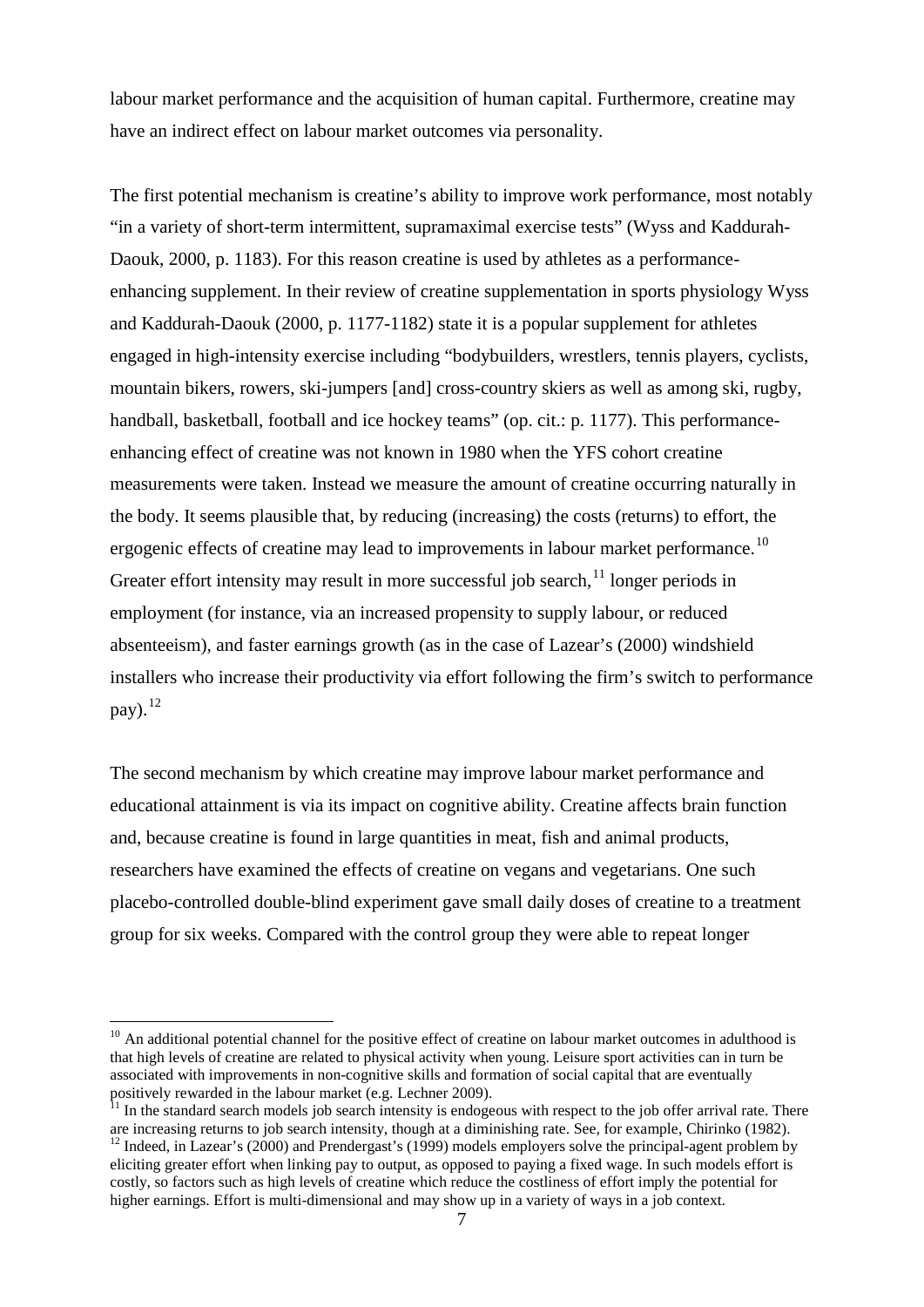sequences of numbers from memory and had higher overall IQ scores (Rae et al., 2003).<sup>[13](#page-8-2) [14](#page-9-0)</sup> The results are consistent with creatine increasing the amount of energy available to the brain for computational tasks, thus improving general mental ability. The study did not test for long-term effects but, as the authors note, short-term effects may be sufficient to assist with examination work, for instance, so short-term impacts may nevertheless lead to long-term gains in the labour market and in education. [15](#page-9-1) Memory improvements were also found in a similar study, though only for vegetarians, not omnivores, and creatine supplementation had no impact on verbal fluency (Benton and Donohoe, 2011). Also double-blinded placebocontrolled tests for non-vegetarians have found positive connection between creatine supplementation and cognitive performance. Watanabe et al. (2002) report that a dietary supplement of creatine reduced mental fatigue when subjects repeatedly performed a simple mathematical calculation in a stressful time-pressured test. McMorris et al. (2006, 2007a) found that following significant sleep deprivation with mild exercise, creatine supplementation improved mood and performance in cognitive tasks. Creatine supplementation can also increase backward memory span (Hammett et al., 2010) and cognitive performance of elderly people (McMorris et al., 2007b). In addition, studies based on individuals with inborn errors in creatine production and rat experiments confirm that creatine has an important role in normal brain development and cognitive functioning (for a review see Allen, 2012).

The third possible mechanism through which creatine may improve labour market performance is personality. Ryman et al. (2011) found that creatine concentrations in certain parts of brain were associated with individual's Big Five personality traits. The relationship was positive for Conscientiousness and negative for Agreeableness, Extraversion, and Neuroticism. Previous studies have found that higher Conscientiousness, lower Agreeableness and lower Neuroticism are associated with better labour market success in terms of earnings, job performance and employment (see e.g. Almlund et al., 2012; Uysal and Pohlmeier, 2011; Heineck, 2010; Nandi and Nicoletti, 2009). Higher Extraversion, on the other hand, has usually been related to better labour market performance (e.g., Nandi and Nicoletti, 2009;

 $13$  The experiment showed significant improvements for the treatment group in two tests of what is known as "fluid intelligence", namely the ability to think logically and solve problems in novel settings independently of acquired knowledge. The two tests were the Raven's Progressive Matrices and the backward digit span text from

<span id="page-9-0"></span><sup>&</sup>lt;sup>14</sup> However, another study found no such effects in young adults (Rawson et al., 2008). It could be that creatine has positive effects on cognitive performance particularly in stressful situations. Positive effects of creatine on cognitive behaviour have been found especially in situations associated with reduced brain creatine, such as sleep deprivation, mild exercise and stressful mathematical tasks (Allen, 2012).

<span id="page-9-2"></span><span id="page-9-1"></span><sup>15</sup> <http://news.bbc.co.uk/1/hi/health/3145223.stm>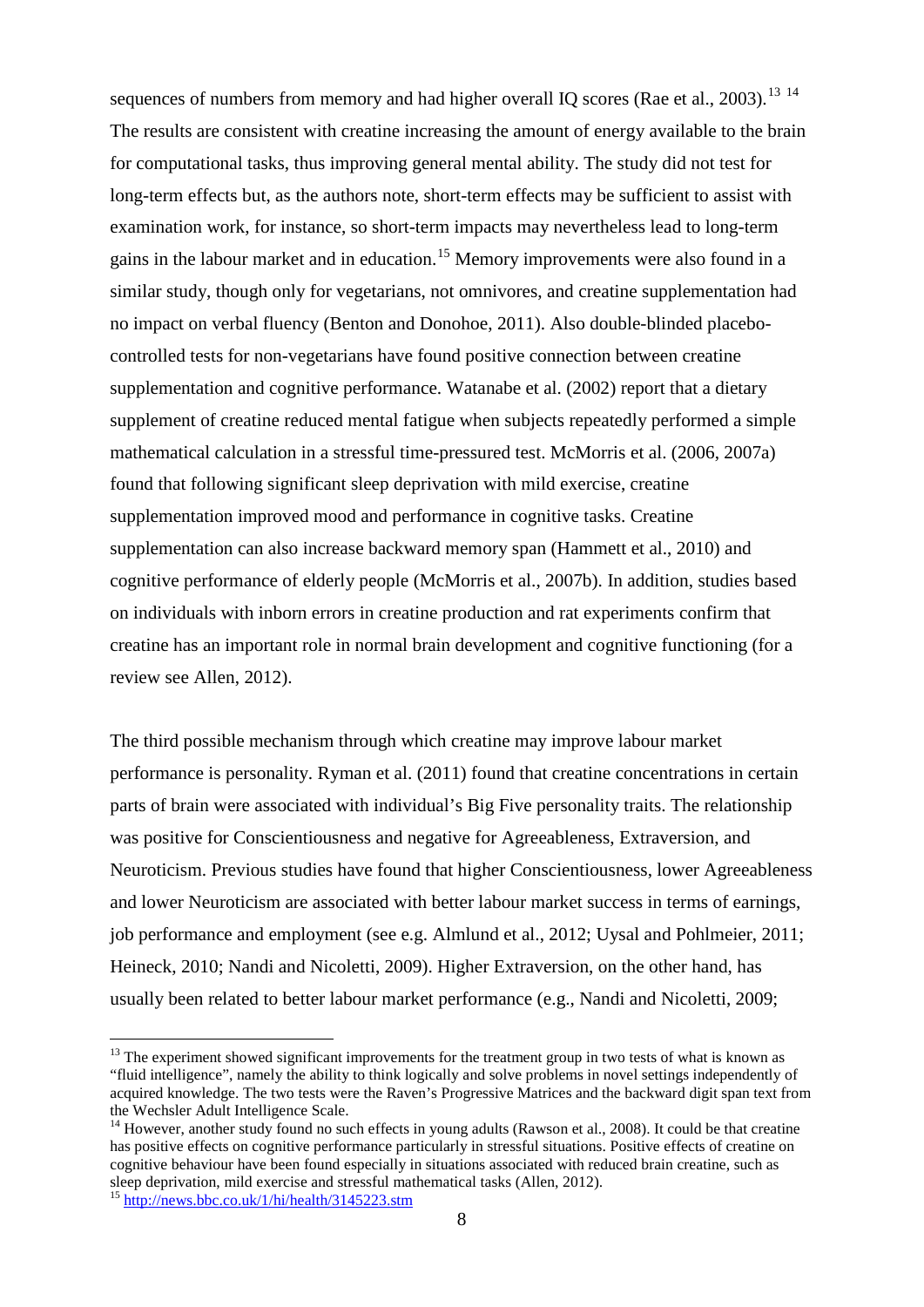Turban et al., 2009). Therefore, apart from Extraversion, these results suggest that higher levels of creatine might be associated with better performance in the labour market.

Approximately half of an individual's daily creatine requirement is produced naturally by human body in the kidneys, liver, pancreas and possibly in brain cells and the rest is of daily requirement is replenished by dietary intake (Allen, 2012). Because creatine is contained in animal products including meat, dietary products and fish, it may be useful to control for food intake in isolating any relationship between creatine and subsequent labour market outcomes.[16](#page-9-2)

We wish to isolate the independent association between creatine levels measured in 1980 and the subsequent educational, labour market and income outcomes for individuals in the following two decades. For reasons noted above we hypothesise that higher levels of creatine prior to labour market entry will result in greater labour market attachment and higher earnings due to the labour market returns to higher effort levels and improved cognitive ability. These, in turn, may result in higher income levels later in life.

#### **4. Data**

To examine the relationship between biomarkers and labour market outcomes we link data on biomarkers and parental background drawn from the Cardiovascular Young Finns Study (YFS) to the Finnish Longitudinal Employer-Employee Data (FLEED) of Statistics Finland which records periods of employment and earnings.

The YFS began in 1980 when 4,320 participants in six age cohorts (aged 3, 6, 9, 12, 15 and 18) were randomly chosen from five Finnish university regions using the national population register (Raitakari et al., 2008). A total of 3,596 persons participated in the study in 1980. Seven follow-up studies have been conducted, most recently in 2011/12. The aim of the study is to examine how childhood lifestyle, biological, and psychological factors contribute to the risk of cardiovascular diseases in adulthood. These include factors such as smoking status, alcohol use, diet, physical activity, parental background and chronic diseases. The data contain information on a variety of biomarkers such as height, skinfold measures, pulse (rest

<span id="page-10-0"></span><sup>&</sup>lt;sup>16</sup> Blanchflower, Christakis and Oswald (2011) find links between income and some biomarkers weaken considerably when controlling for fruit and vegetable intake.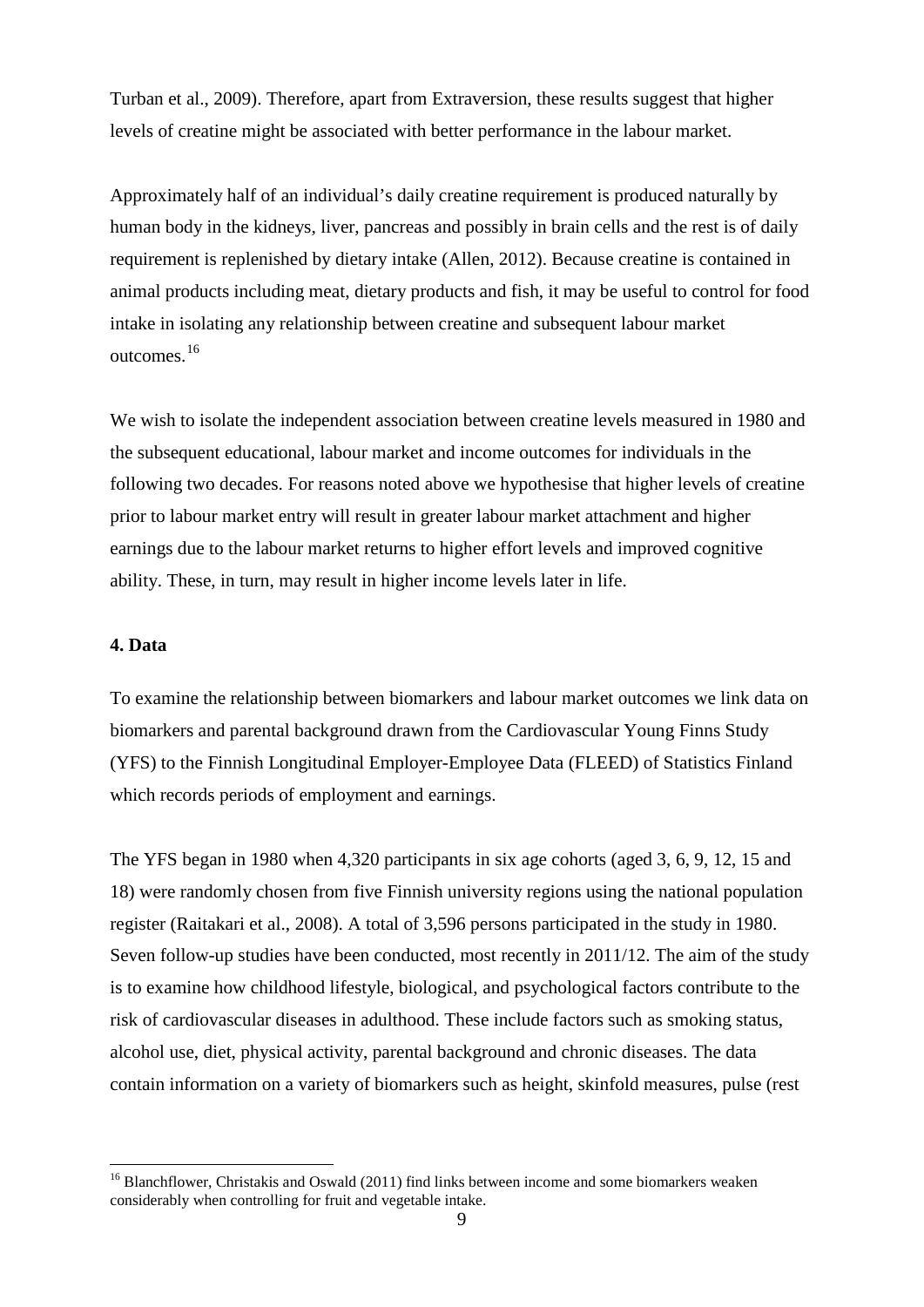heart rate), blood pressure, cholesterol, triglyceride, insulin, copper and zinc in serum, Creactive protein, several fatty acids and urine creatinine.

Data is collected using questionnaires, physical measurements and blood tests. All anthropometric measures originate from professional health examinations conducted at local health centres. As family background variables we use parental years of education, parents' health and their income level, which were obtained by a questionnaire in 1980.

Seven biomarkers used in this study were obtained in 1980 when the participants were 3 to 18 year old. Height (in millimeters) was measured by Seca anthropometer. Each skinfold measure is based on the average of three measurements obtained on the non-dominant arm using a Harpenden skinfold caliper (Porkka et al., 1997). We use information on triceps and subscapular skinfolds to measure body fat using the Slaughter equation (Slaughter et al., 1988).<sup>[17](#page-10-0)</sup> YFS data also contain information on BMI (Body mass index).<sup>[18](#page-11-0)</sup> However, BMI blurs the distinction between fat and fat-free mass such as muscle and bone (Yusuf et al., 2005; Burkhauser and Cawley, 2008). Pulse (or the count of arterial pulse per minute) is equivalent to measuring the heart rate at rest. It was measured by listening to the heart beat directly and counting it for a minute. Blood pressure was measured from the brachial artery in sitting position after 5 minutes rest with a standard mercury sphygmomanometer. Readings to the nearest even number of millimeters of mercury were performed 3 times on each subject. For 3-year-olds, blood pressure was measured with an ultrasound device (Juonala et al. 2005, Kivimäki et al. 2006). The mean of three measurements of systolic blood pressure measurement is used in this study.

Serum total cholesterol and triglycerides, were determined based on fasting venous blood samples after 12 hours of fasting. Non-fasting subjects were excluded from the analysis ( $n =$ 38). Serum samples were stored frozen at -20C for no more than 6 months until analyzed. All lipid determinations were performed in duplicate in the same season (fall) and as simultaneously as possible and the averages of the two measurements were used to determine the level of serum lipids. Triglycerides were determined by using a fully enzymatic method (Boehringer Mannheim) (Porkka et al., 1997). Serum insulin was measured with a modification of the immunoassay method of Herbert et al. (1965) (Juonala et al., 2005).

<sup>&</sup>lt;sup>17</sup> For boys the Slaughter equation is  $0.783 \times$  (sum of triceps and subscapular skinfold) - 1.7. For girls it is 0.546  $\times$  (sum of triceps and subscapular skinfold) + 9.7.

<span id="page-11-1"></span><span id="page-11-0"></span><sup>&</sup>lt;sup>18</sup> Body mass index is calculated as a person's weight in kilograms divided by height in metres squared.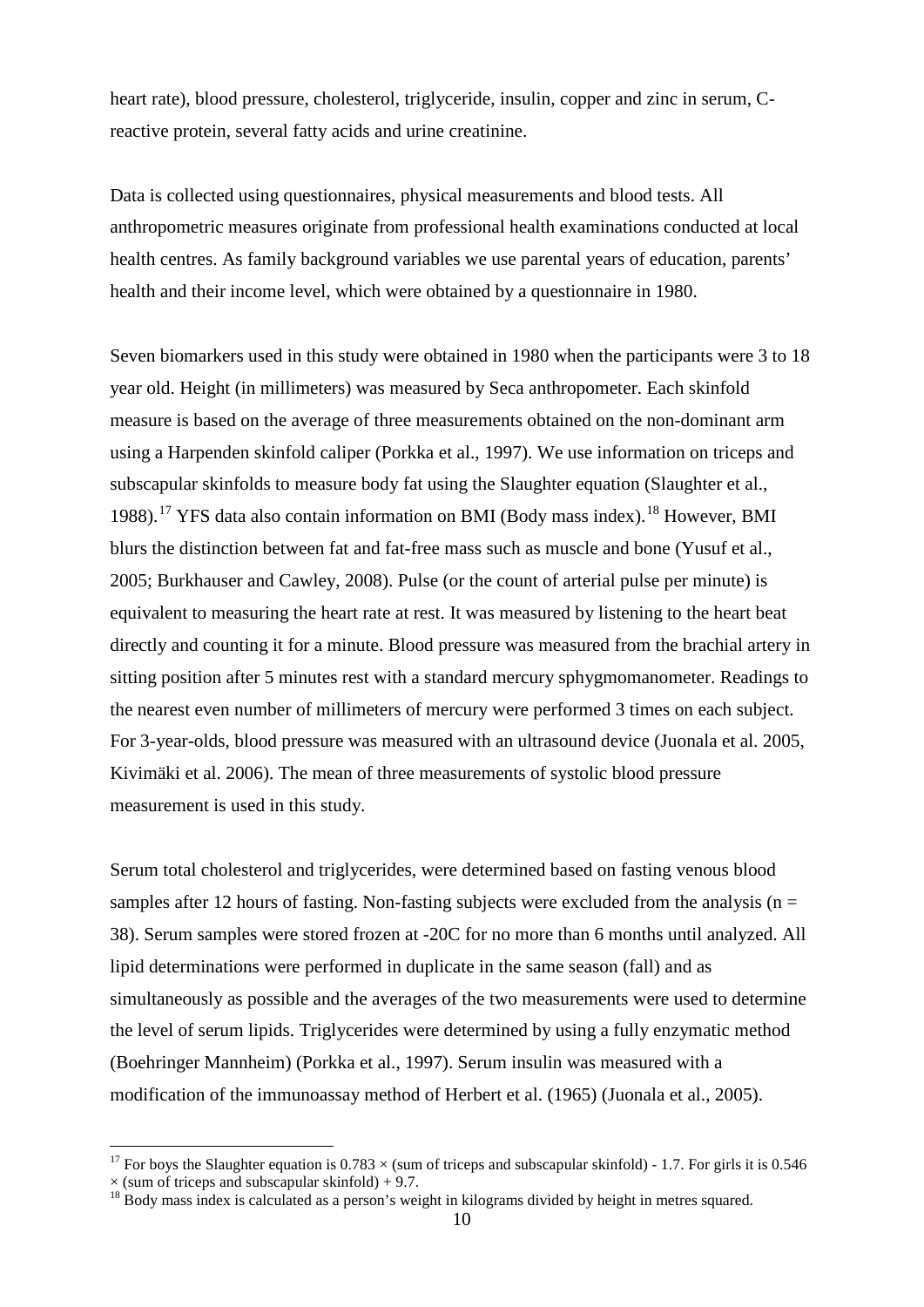The YFS also contains information on the amount of creatinine in the urine. Creatinine is a major breakdown product of creatine so that urine creatinine is a good proxy for creatine.<sup>[19](#page-11-1)</sup> Our results using creatinine provide conservative estimates for creatine. Consequently, we obtain the lower bound for the true effect of creatine on long-term labour market outcomes if creatinine is subject to classical measurement error. Creatinine is removed from the body entirely by the kidneys. Creatinine is essentially the waste created from the body's use of creatine. In healthy children with normal kidney function, urine creatinine can be interpreted as an indicator that a child is extensively supplied by creatine. The amount of creatinine was measured using standard urine drug tests, based on the Jaffe method (e.g. Delanghe and Speeckaert, 2011). In analyses triglycerides and creatinine are log-transformed because of their skewed distributions.

The YFS data are linked to Statistic Finland's Finnish Longitudinal Employer-Employee Data (FLEED). We match the YFS and FLEED using unique personal identifiers. This is exact matching and there are no misreported ID codes. We therefore avoid problems created by errors in record linkages (e.g. Ridder and Moffitt, 2007). Thus, every person in the YFS data is identified in FLEED. We use FLEED to measure labour market outcomes. FLEED includes information on individuals' labour market status, and salaries and other income, taken directly from tax and other administrative registers that are collected and/or maintained by Statistics Finland. Thus, our income data do not suffer from underreporting or recall error, nor is it top coded. Short-term, cross-sectional measures of income, such as yearly earnings and hourly wages, contain idiosyncratic components that diminish the precision of the estimates (cf. Dahl et al., 2011). Register-based earnings also have much less measurement error than short-term measures that often originate from surveys. This accuracy increases the efficiency of the estimates, which is particularly important for relatively small samples such as the YFS.

For educational achievement we use an indicator for those who have obtained tertiary education based on the highest obtained degree in 2010. This information originates from the comprehensive register of completed degrees by Statistics Finland. The indicator is easier to interpret than a proxy for education years.

<span id="page-12-0"></span>In this paper we use FLEED to construct two income measures for an individual's early life experiences in the labour market. Our income dependent variable in the regression analyses is

<sup>&</sup>lt;sup>19</sup> If our data contained both creatine and creatinine, then creatinine could be used as an instrument for creatine. From this perspective, our estimation results can be interpreted as reduced-form IV estimates.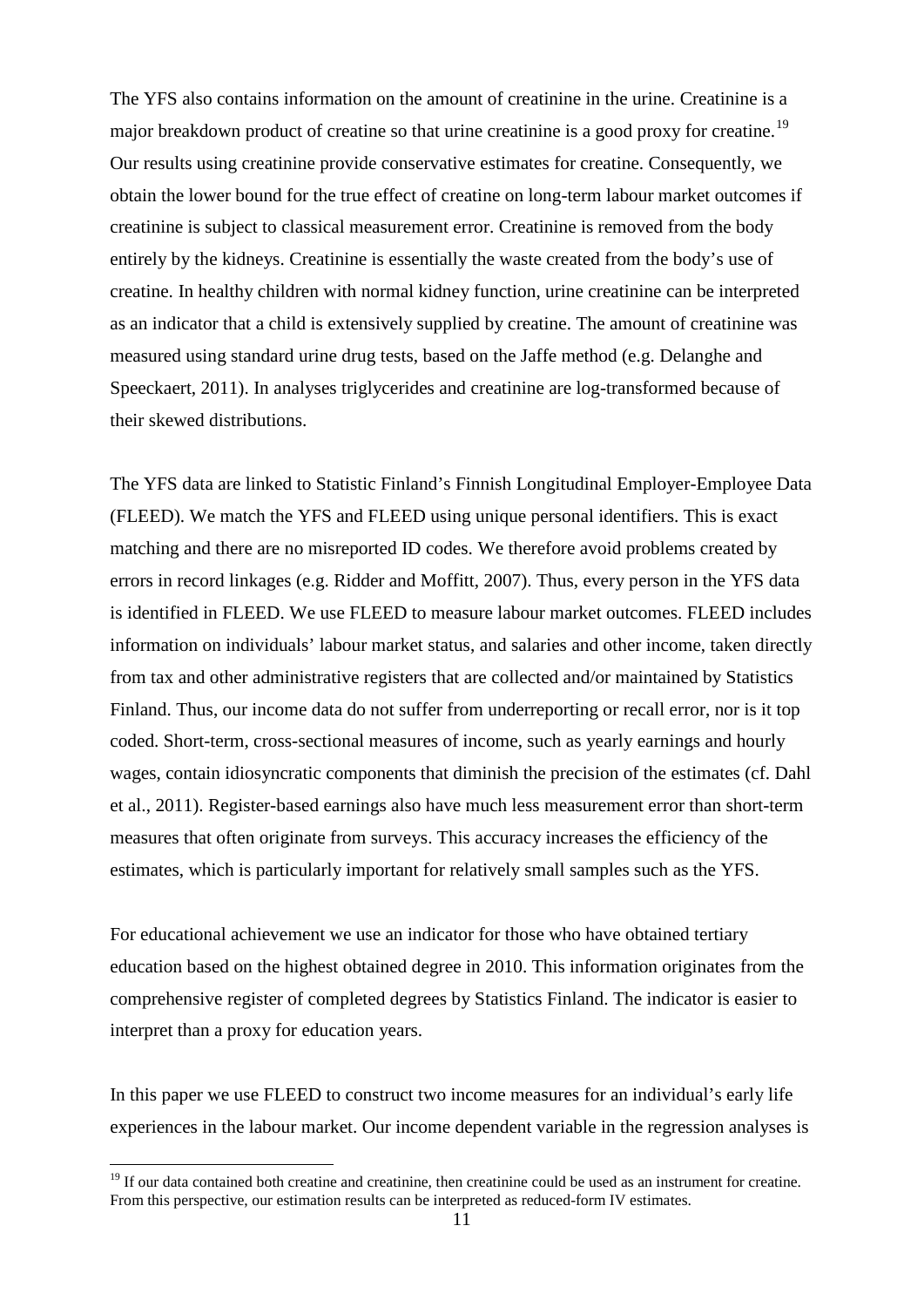the logarithm of the average of annual taxable income over the period of 1990-2010. Taxable income is a broad income measure which includes annual wage and salary earnings and selfemployment income. It also includes income transfers and social security benefits, such as unemployment and parental leave benefits, which often are proportional to past wage and salary earnings. Our earnings dependent variable is the logarithm of the average of annual wage and salary earnings over the period of 1990-2010. This is a much narrower measure of income than our first measure. The income measures are deflated using the consumer price index (base year 2000). When we begin to measure labour market outcomes in 1990 the YFS cohort are aged between 13 and 28 years old. Our final labour market outcomes are measured in 2010 when they are aged between 33 and 48 years old.

Data on employment status originate from FLEED that contains information from Employment Statistics. Employment Statistics record the exact labour market status during the last week of each year. This information is based on the state-run pension registers that cover all legal employment contracts.

Table 1 reports descriptive statistics for the variables that are used in the models. Means are presented together with standard errors in parentheses.<sup>[20](#page-12-0)</sup> Table 2 shows the correlation coefficients between biomarkers. All correlations between creatinine and other biomarkers were statistically significant but the correlation coefficient between creatine and height is particularly high at 0.56. This is due to the fact that the level of creatinine steadily increases with age. The correlations between height and creatinine are significantly smaller when calculated within birth cohort.<sup>[21](#page-13-0)</sup> The full set of indicators for birth cohort controls for the age effect in the models.

[INSERT TABLES 1-2]

<span id="page-13-1"></span> $20$  Descriptive statistics are based on the estimation sample used in Table 3. Because of missing information on some variables the estimation sample is smaller than the original sample of the YFS data. We tested the randomness of this attrition by two-sample test of proportions and two-sample t-test for equality of means. The results based on the available data indicated that the average wage and income were slightly higher in the estimation sample compared to the total sample. Furthermore, the youngest age cohort was slightly underrepresented in the estimation sample (with the share of 14.6% in the estimation sample vs. 16.0% in the total sample). A discussion of attrition of the YFS data is provided in Raitakari et al. (2008).

<span id="page-13-0"></span><sup>&</sup>lt;sup>21</sup> The correlations within cohorts from the youngest to the oldest were as follows: 0.15\*\*\*; 0.03; 0.09\*\*; 0.13\*\*\*; 0.13\*\*\* and 0.02. "Growth spurt" (i.e. a rapid rise in height) may be related to the positive correlation between creatinine and height for those aged 12 and 15.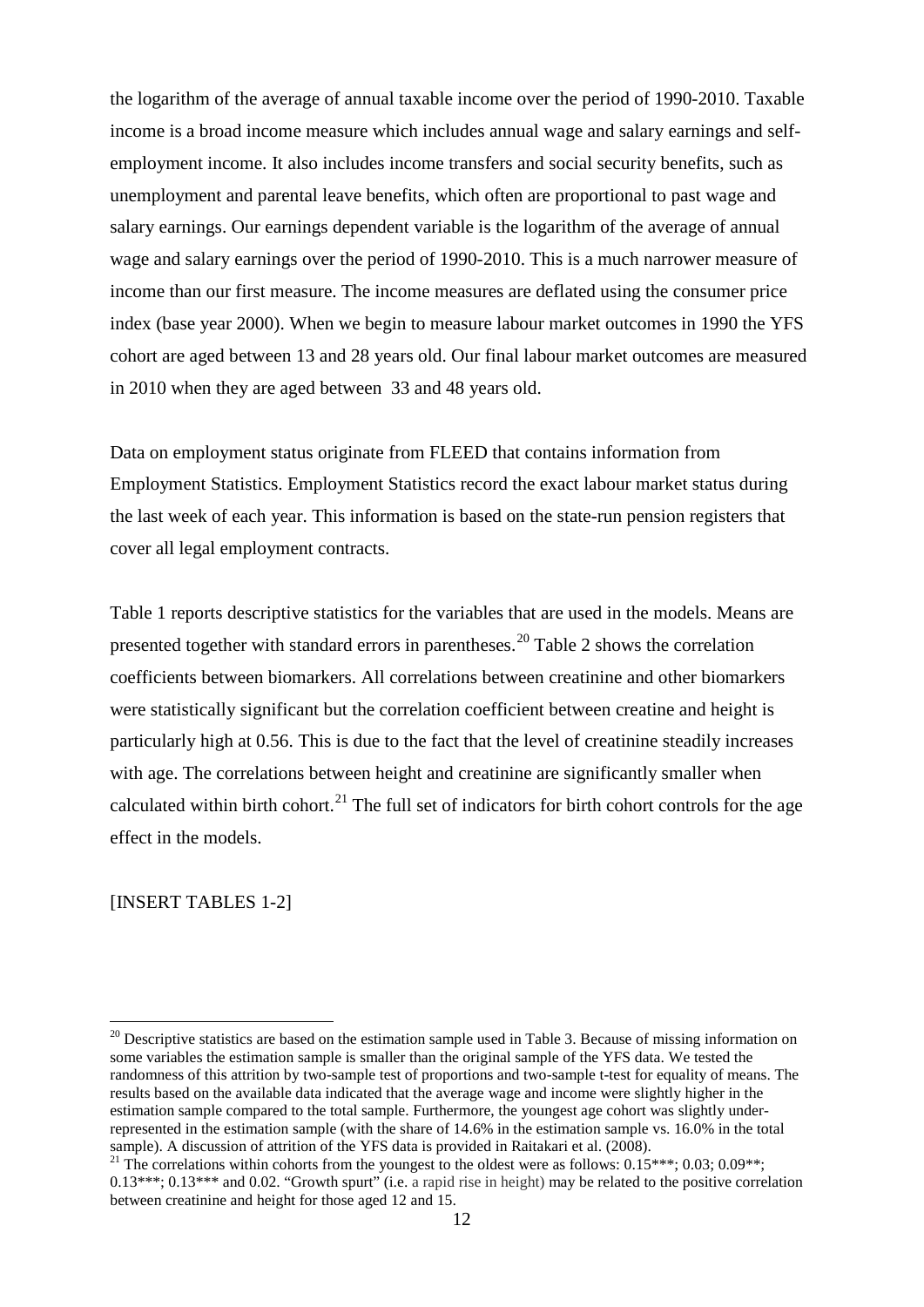#### **5. Results**

#### 5.1. Baseline estimates

We first estimate the effect of biomarkers on educational achievement later in life as indicated by completing at least some level of university education. We estimate linear probability models using OLS.<sup>[22](#page-13-1)</sup> The baseline models control for gender, birth cohort and birth month<sup>[23](#page-14-0)</sup> all clearly predetermined variables. The explanatory variables are jointly statistically significant. However, creatinine is not associated with educational attainment (Table 3, Column 1). The effect of creatinine is not even marginally statistically significant.<sup>[24](#page-14-1)</sup> This result does not imply that creatinine has no impact on cognitive function. It might affect those parts of cognitive function that are not captured in exam tests, or that people develop later in life.

#### [INSERT TABLE 3]

We argued earlier that creatine can potentially affect labour market outcomes via physical effort and mental endeavour. Both of these are possible due to the way creatine releases energy in the body. If creatine does improve cognitive function it can then have an effect on labour market outcomes either directly via cognitive ability or indirectly through the acquisition of formal educational attainment. Our results in Table 3 (Column 1) discount the possibility that creatine improves labour market outcomes indirectly through the acquisition of educational qualifications leading to access to high wage jobs. This suggests that the positive effect of creatinine manifests itself directly via cognitive ability in jobs in the labour market, or through effort.

But there are other biomarkers that make a difference for obtaining the highest level of formal education. We find that the level of insulin in the body is negatively related with completing at least some university education. The results also show that height has a positive and

<span id="page-14-0"></span><sup>&</sup>lt;sup>22</sup> The marginal effects from probit models give similar results.<br><sup>23</sup> There is evidence that birth month is associated with family background (Buckles and Hungerman, 2013). Also in the YFS data the average family income (in 1979) seemed to be higher among those children who were born at the beginning of the year. We estimated the models also without the indicators for birth month. The

<span id="page-14-2"></span><span id="page-14-1"></span><sup>&</sup>lt;sup>24</sup> We have also estimated the models using the imputed years of education as the outcome variable. The imputed measure for the years of formal education is based on the particularly strong assumption that it takes identical amount of time (in years) to complete one's formal education for all individuals given the accomplished level of education. These results show some evidence for the positive effect of creatine on educational attainment for men.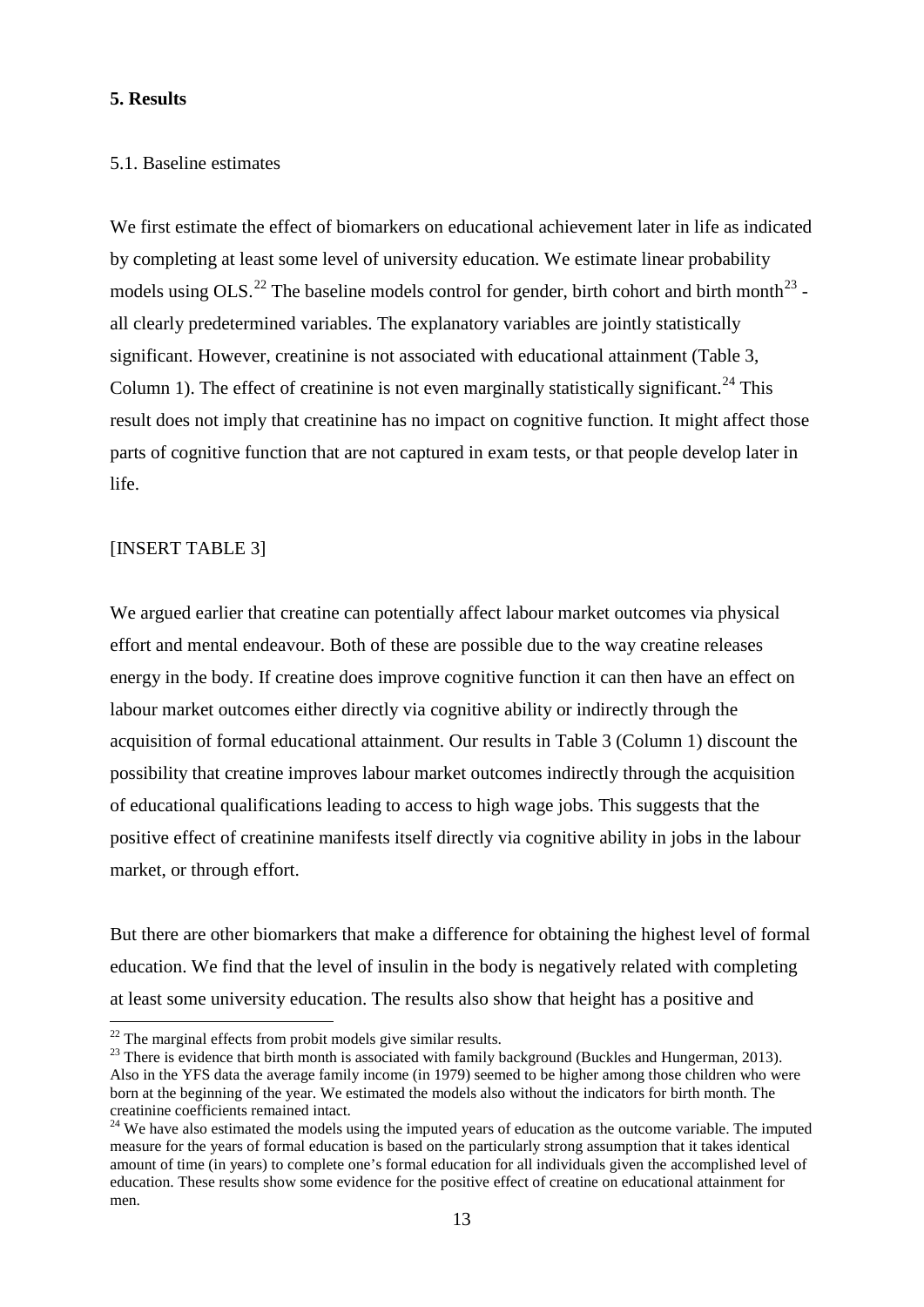statistically significant effect at the 1% level.<sup>[25](#page-14-2)</sup> The quantitative magnitude of height is nonnegligible. An increase in height by one centimetre increases the probability of obtaining at least some university education by ~0.8%. In contrast, our other anthropometric measure i.e. body fat is not a significant determinant of educational attainment later in life, by a wide margin.

Next we estimate the effect of biomarkers on our three labour market outcomes - total income, earnings and employment - over the period 1990-2010 (Table 3, Columns 2-5). As previously, all models include controls for gender, birth cohort and birth month. The most important result is that the quantity of creatinine measured in 1980 prior to labour market entry is positively related to labour market outcomes in the subsequent twenty years. This pattern applies to both income measures and also to the average share of employment years over the observation window. The effect is statistically significant at the 1% level in all models.

The quantitative magnitude of the effect of creatinine is also non-negligible. We find that an increase in creatinine by one percent increases earnings by ~0.15% (Table 3, Column 3). One standard deviation increase from the average level of creatinine is associated with 6.8% increase in earnings. Because the average annual earnings are ~15900 euros over the period 1990-2010, this converts to an increase of  $\sim$ 1080 euros.<sup>[26](#page-15-0)</sup> The effect of creatinine on total income later in life is lower at ~0.1% (Table 3, Column 2). This is in line with the view that total income includes elements of social insurance. For the reasons noted above, these estimates are likely to constitute the lower bound for the true effect of creatine on long-term labour market outcomes.

In contrast, the quantitative magnitude of the effect of creatinine on labour market attachment is much smaller. An increase in the amount of creatinine by one percent increases average employment years only by  $\sim 0.0003$ . The size of the effect is less than one day per year. This implies that creatinine has an influence on labour market outcomes largely on the intensive margin of labour supply. The finding is consistent with the idea that high energy levels, induced by creatinine, lead to productivity-enhancing traits such as a high propensity for

<span id="page-15-1"></span><span id="page-15-0"></span><sup>&</sup>lt;sup>25</sup> This is an association that has been found previously for Finland (Silventoinen et al., 2000).<br><sup>26</sup> The average level of creatinine in 1980 for all cohorts was 8.764 and the standard deviation within cohorts was 3.993. Therefore, a one standard deviation increase from the average level of creatinine is equivalent to 46% change. We found in Table 3 (Column 3) that an increase in creatinine by one percent increases earnings by  $\sim 0.15$  %. This implies that a 46 %, or one standard deviation, increase in creatinine is associated with  $\sim 6.8\%$ increase in annual earnings.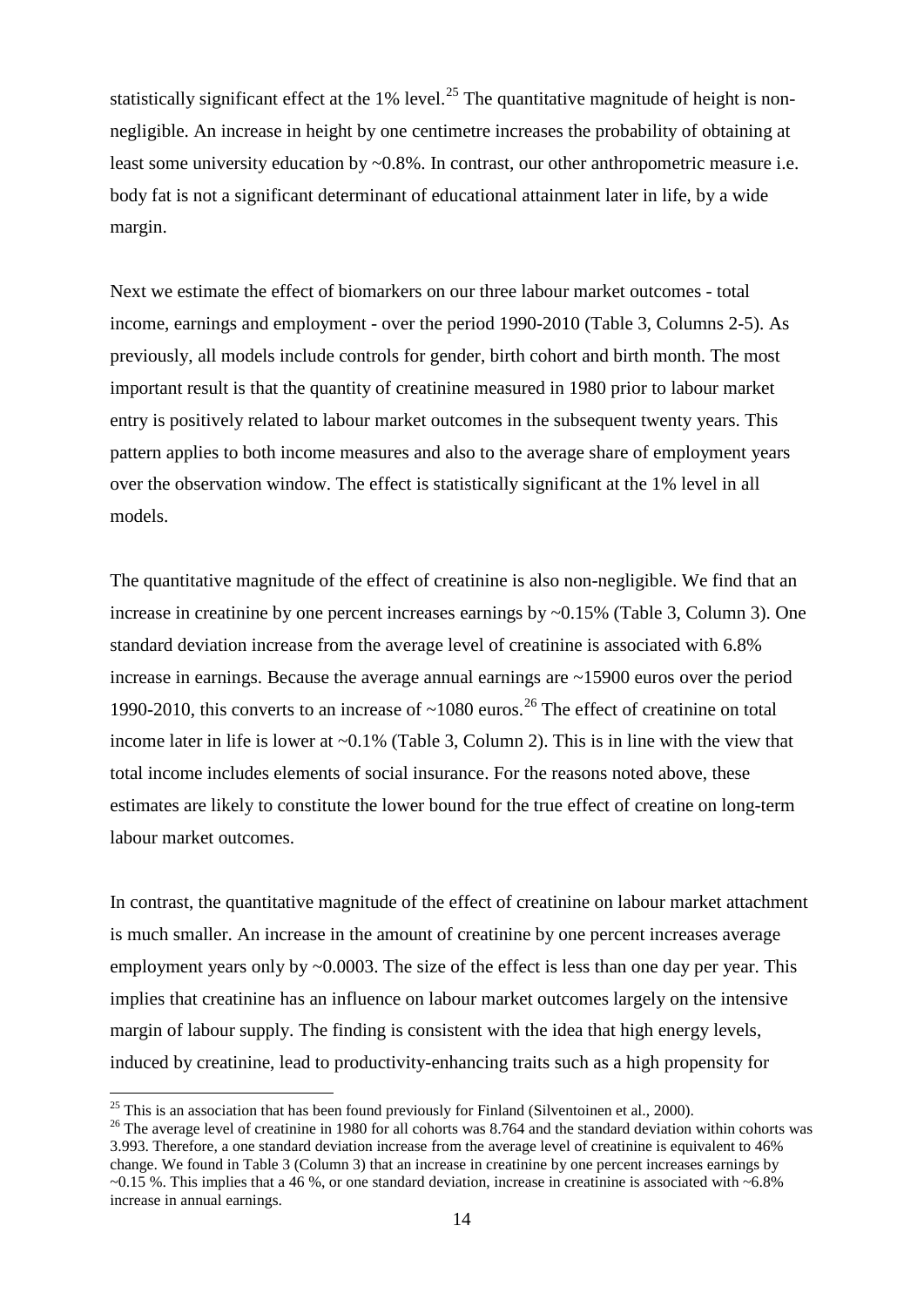effort, perseverance, and high-commitment. It is also consistent with creatinine increasing cognitive ability and thus earnings potential.

We also find other interesting effects for biomarkers. Height has a significant positive effect on all labour market outcomes later in life. Our results show that height measured in younger ages is *also* related to subsequent labour market outcomes, in contrast to the results in Persico et al. (2004).<sup>[27](#page-15-1)</sup> Body fat has a clear negative effect on earnings<sup>[28](#page-16-0)</sup> but its effect on total income is much smaller and it is also statistically weaker. Body fat is not a significant determinant of labour market attachment. The results also show that triglyceride (a serum lipid) is negatively related to labour market attachment.<sup>[29](#page-16-1)</sup>

#### 5.2. Robustness

To explore the robustness of the baseline estimates, we have estimated several additional specifications that exploit the richness of our data. We briefly discuss each of these results.

First we control for educational attainment when estimating the effect of biomarkers on subsequent labour market outcomes over the period 1990-2010. These results show that the positive effect of creatinine on labour market outcomes remains intact while controlling for education (Table 4). Even the point estimate for creatinine remains almost unchanged. This finding is not surprising since creatinine was not a statistically significant determinant of educational attainment (Table 3, Column 1).

Because we use cross-sectional information on biomarkers, it is important to check the influence of potential outliers on the estimates. For this reason, we have excluded income, earnings and creatinine observations that are outside the 1st and 99th percentiles. This restriction of the estimation sample does not change the effect of creatinine on total income and earnings. Thus, the results are not driven by outliers. This finding is not surprising because we use a logarithmic transformation for both creatinine and our long-term average

 $27$  Persico et al. (2004) use the National Longitudinal Survey of Youth (NLSY) from 1979 and focus on white men. Their baseline specifications explain wages with height measured at the ages of 7, 11, 16 and 33. Persico et al. (2004, p. 1033) find that, among all recorded heights, only height at age 16 has an economically large and statistically significant effect on adult wages. Böckerman and Vainiomäki (2013) provide earlier evidence on the height premium for Finland.

<span id="page-16-2"></span><sup>&</sup>lt;sup>28</sup> Wada and Tekin (2010) find similar results for the United States.

<span id="page-16-1"></span><span id="page-16-0"></span><sup>&</sup>lt;sup>29</sup> Because there is statistically significant positive correlation (0.2442\*\*\*) between body fat and triglyceride, we have also estimated the model without including body fat among the explanatory variables. Triglyceride obtains in this specification a negative coefficient and it is statistically significant at the 4% level.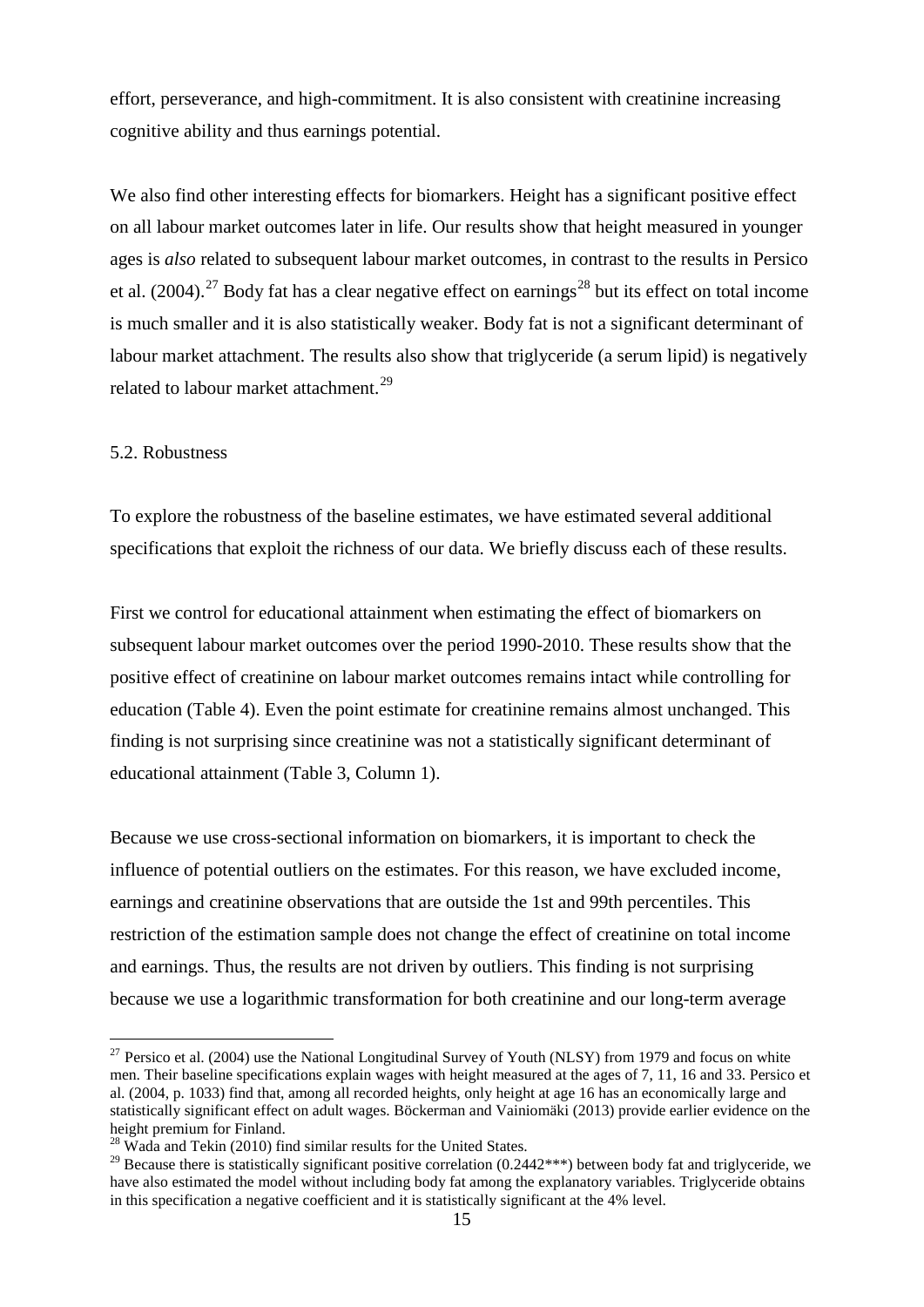measures of labour market outcomes to suppress the influence of potential outliers in the baseline specifications.

#### [INSERT TABLE 4]

Next we run various subsample estimates to establish how heterogeneous the creatinine effects might be. The analyses of subsamples reduce the sample size that is used in the estimates substantially. Thus, we have to treat these results cautiously. Given occupational differences and the potential for biomarker effects to differ by gender we ran estimates separately by sex. For educational attainment we find that the negative effect of insulin prevails only for men. There is also some evidence that the rest heart rate (i.e. pulse) is positively related to completing at least some university education for men. Most importantly, the non-significant effect of creatinine on educational attainment is apparent for both men and women. Using earnings and total income as the outcome variables we find that the positive effect of creatinine is statistically significant only for men, and this gender difference was significant at the 5% level. The positive effect of creatinine on labour market attachment remains statistically significant for men, but is positive and non-significant for women. Weaker effects for women are plausible, because men are more strongly attached to the labour market and male labour supply decisions are much less affected by family and fertility choices. It is also possible that effort is more highly rewarded in typical male occupations.<sup>[30](#page-16-2)</sup>

We also estimate separate models for two age cohorts i.e. "young" (those who were aged 3-9 in 1980) and "old" (those who were aged 12-18 in 1980). There is some evidence that creatinine is positively related to educational attainment at the 10% level for the younger age cohort. Also, we find that the effect of creatinine on labour market outcomes is notably stronger for the older age cohort. A plausible explanation for this pattern is that we can measure the labour market outcomes for the older age cohort over a longer time horizon than for the younger age cohort, thus reducing measurement error and supporting precision of the estimates.

<span id="page-17-0"></span> $30$  Reflecting this, work values differ significantly by gender (e.g. Clark 1997). Men rank promotion prospects and pay more highly than do women. To assess the potential differences in the relationship between manual and non-manual work, we have also estimated separate models for those with and without at least some university education. There is some evidence that the effect of creatine is larger for those who do not have university education. However, these estimates are not straightforward to interpret because persons with different levels of education enter the labour market at different ages.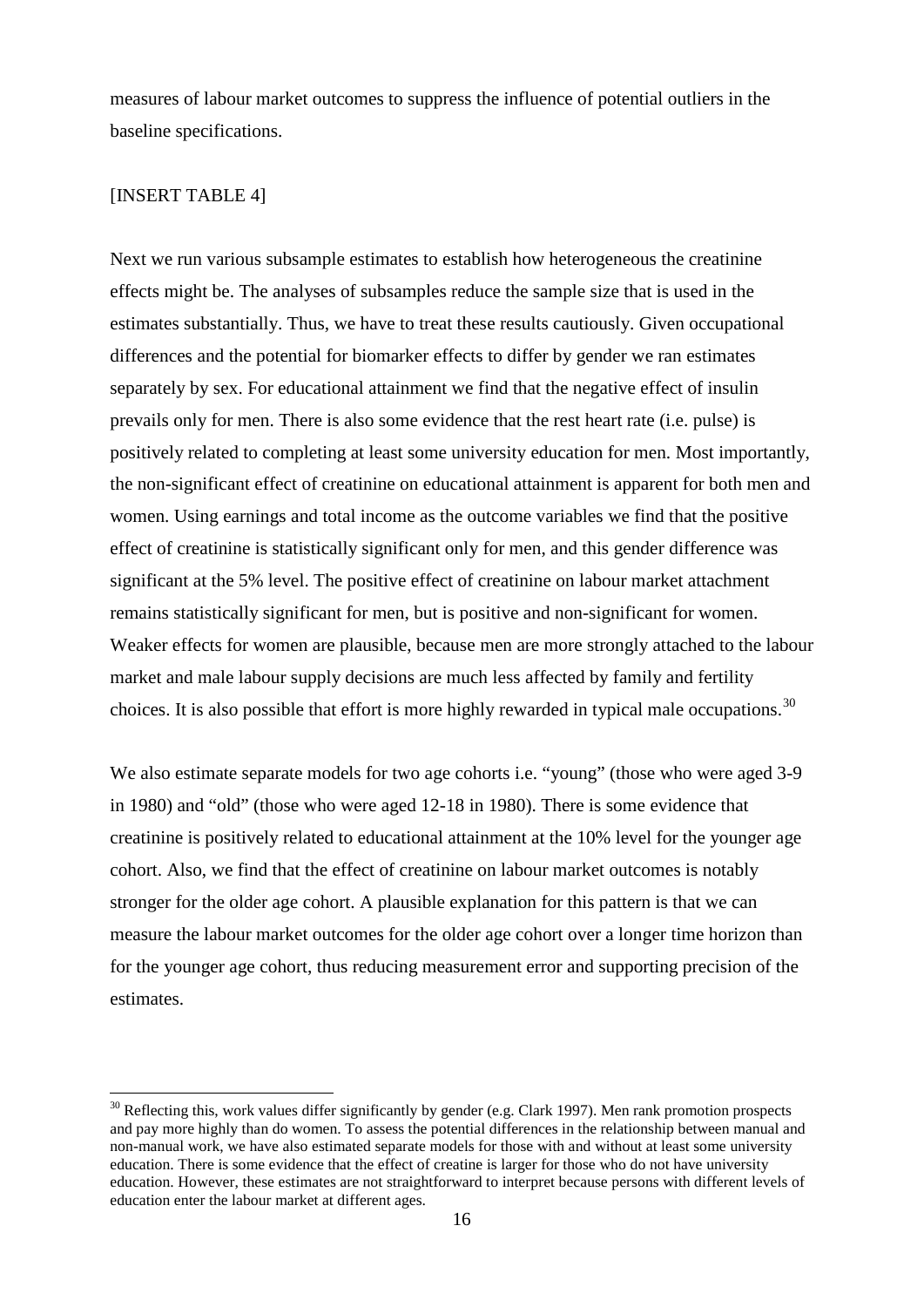We have estimated several additional specifications that extend the set of covariates. These results have to be treated also with some caution, because some of these new controls (e.g. individuals' own chronic conditions) are not as likely to be predetermined and they may thus capture some of the effects of biomarkers on labour market outcomes later in life.

There is a potential omitted variable bias related to family background. It is possible that biomarkers only reflect parental background while having no independent effect on subsequent labour market outcomes, raising concerns about the causal interpretation of the estimates in Table 3. It is therefore useful that the YFS data contain comprehensive retrospective information on parents' education, their labour market status, health and income level. Importantly, parental background is also predetermined for offspring. We added parents' completed years of education as additional controls to the estimated models. The sample size (N=2828) is somewhat smaller than in the baseline models, because parents' education is not available for all individuals in the YFS data. It is important to control for parents' self-reported labour market status in 1980 (N=2767), because there is a positive intergenerational correlation of labour market outcomes. We also added a health measure that captures parents' chronic conditions to the set of covariates. We incorporate three groups of chronic conditions, namely cardiovascular diseases, lung disorders and other diseases because most of the chronic conditions are rare in the population. Household's total income is selfreported in eight categories in the YFS data. It refers to the year 1979. Household total income is a particularly important additional covariate because it is closely related to the composition of food intake that is a determinant of the amount of creatine in the body. The positive effect of creatinine on labour market outcomes later in life remains intact in all these specifications.<sup>[31](#page-17-0)</sup> The extensive controls for family background narrow the scope for noncausal explanations of the relationship substantially. Therefore, the relationship between creatinine and labour market outcomes does not seem to arise because of omitted variable bias related to childhood advantages in parental investments.

We have also used individuals' own chronic conditions (measured in 1980) as additional controls. They had only minor effect on the results. Thus, the effect of creatinine on labour market outcomes remained intact. Because Blanchflower et al. (2011) stress the importance to control for fruit and vegetable consumption in the analysis of biomarkers, we have added

<span id="page-18-0"></span> $31$  The correlations between the variables that capture family background and creatinine are small and an order of absolute value of 0.10 at maximum. Interestingly, there is a statistically significant negative correlation between parents' years of education and creatinine.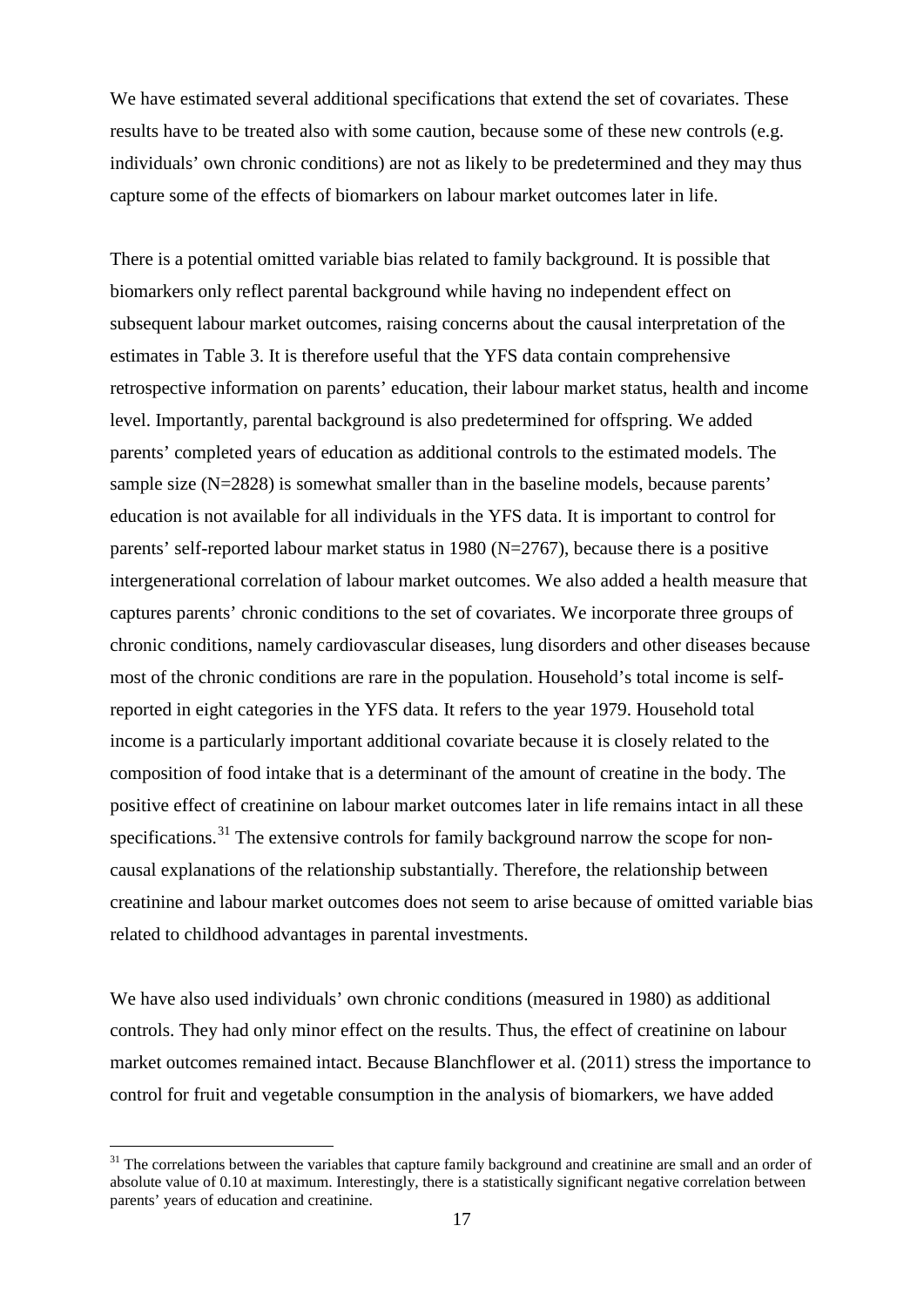them as covariates as well.<sup>[32](#page-18-0)</sup> This reduces the sample size substantially (N=1564), because this information is available only for part of the original sample. Despite this, the positive effect of creatinine on labour market outcomes does not change in these models. Thus, we conclude that creatinine is not simply picking up health and diet effects.

We have also checked whether the results are sensitive to the way that creatinine is entered to the model. The amount of creatinine and height are significantly positively correlated at 0.56 (cf. Table 2). For this reason, we have estimated the models excluding height from the set of controls. The baseline models also used the log-transformation of creatinine and triglyceride. Thus, we have estimated the models without using the logarithmic transformation. Furthermore, we have estimated the models excluding all other biomarkers except creatinine from the set of covariates. The earlier conclusions for creatinine remain intact in all these models.

To check the existence of possible non-linear effects of creatinine on educational attainment and subsequent labour market outcomes, we added a quadratic term of creatinine to the specifications but this was not statistically significant.

Finally, we have extended the set of biomarkers, because the YFS data also contain some relevant biomarkers that were not used in the baseline models. These biomarkers are not available for the whole data that were gathered in 1980. Therefore, it is not reasonable to limit the sample size in the baseline models by including these additional biomarkers. The most important finding that stems from these models is that the log-transformation of the amount of C-reactive protein (measured in 1980) is negatively related to educational attainment, earnings and total income later in life (Table 5). This pattern is reasonable, because C-reactive protein is a general marker for inflammation and infection in the body, suggesting these effects may be health-related. The point estimate for earnings is larger than for total income. Interestingly, C-reactive protein is not significantly correlated with labour market attachment. We also tested the use of systolic blood pressure as an explanatory variable. It was not significant in any of the models. Importantly, the creatinine results were robust to the addition of these extra biomarkers. Even the quantitative magnitude of the effect of creatinine remains almost unchanged in Table 5.

#### [INSERT TABLE 5]

 $32$  Unfortunately we are unable to control for the intake of meat and fish.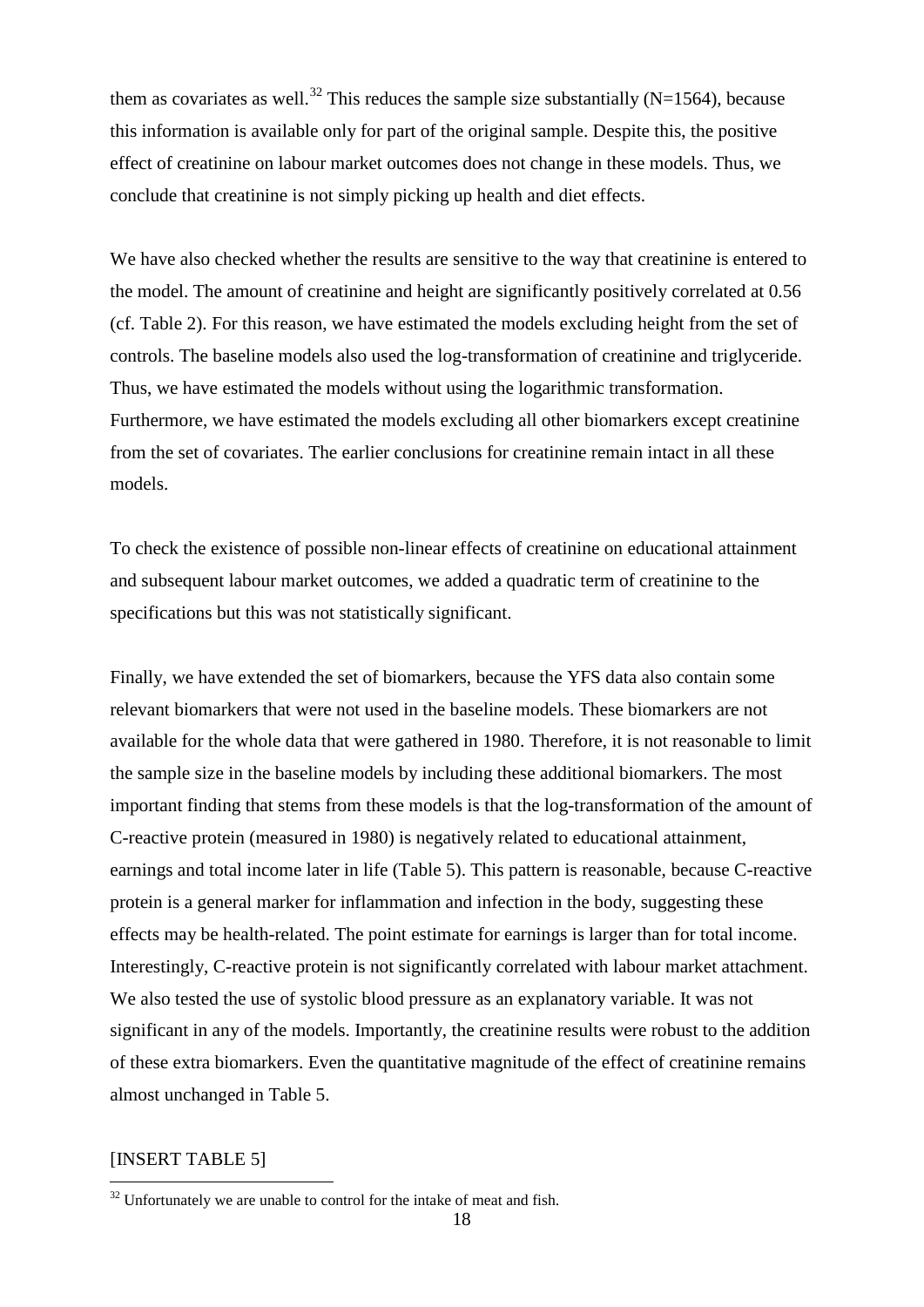#### **6. Conclusions**

Using the Young Finns Study (YFS) linked to the Finnish Linked Employer-Employee Data (FLEED) we show that quantities of creatine measured in 1980 prior to labour market entry affect labour market outcomes over the period 1990-2010. In this way we avoid concerns regarding the simultaneity of creatine measurement and labour market effects. We find that those with higher levels of creatine, which is proxied by urine creatinine measurements taken prior to labour market entry, spend more time in the labour market in the subsequent two decades and earn more. They also have higher total income in adulthood, much of it derived from labour market outcomes at the intensive margin. Both the income and earnings effects are quantitatively substantial, the labour market attachment outcomes less so.

The effect of creatine on labour market outcomes does not arise through the acquisition of formal education as measured by having at least some university education. Nor does it appear to be proxying the effects of other biomarkers, nor parental background. Instead the findings are consistent with high energy levels, induced by creatine, leading to productivityenhancing traits such as a high propensity for effort, perseverance, and high-commitment. Alternatively, creatine may enhance cognitive ability by supplying additional energy to the brain, an ability that individuals are able to translate into better earnings and greater labour market attachment. If this is the case, future research will need to establish why this improvement in cognitive ability does not improve educational attainment. A third possibility is that creatine affects personality traits which, in turn, lead to positive labour market outcomes.

These results are suggestive of a causal linkage between creatine levels early in life and positive labour market outcomes in adulthood. However, we are unable to identify the causal mechanisms at play. It would be valuable if future research identified these mechanisms. For example, it is possible that creatine may be related to personality that constitutes a mechanism for the positive long-term labour market outcomes. Deeper knowledge of mechanisms is needed to draw policy conclusions.

19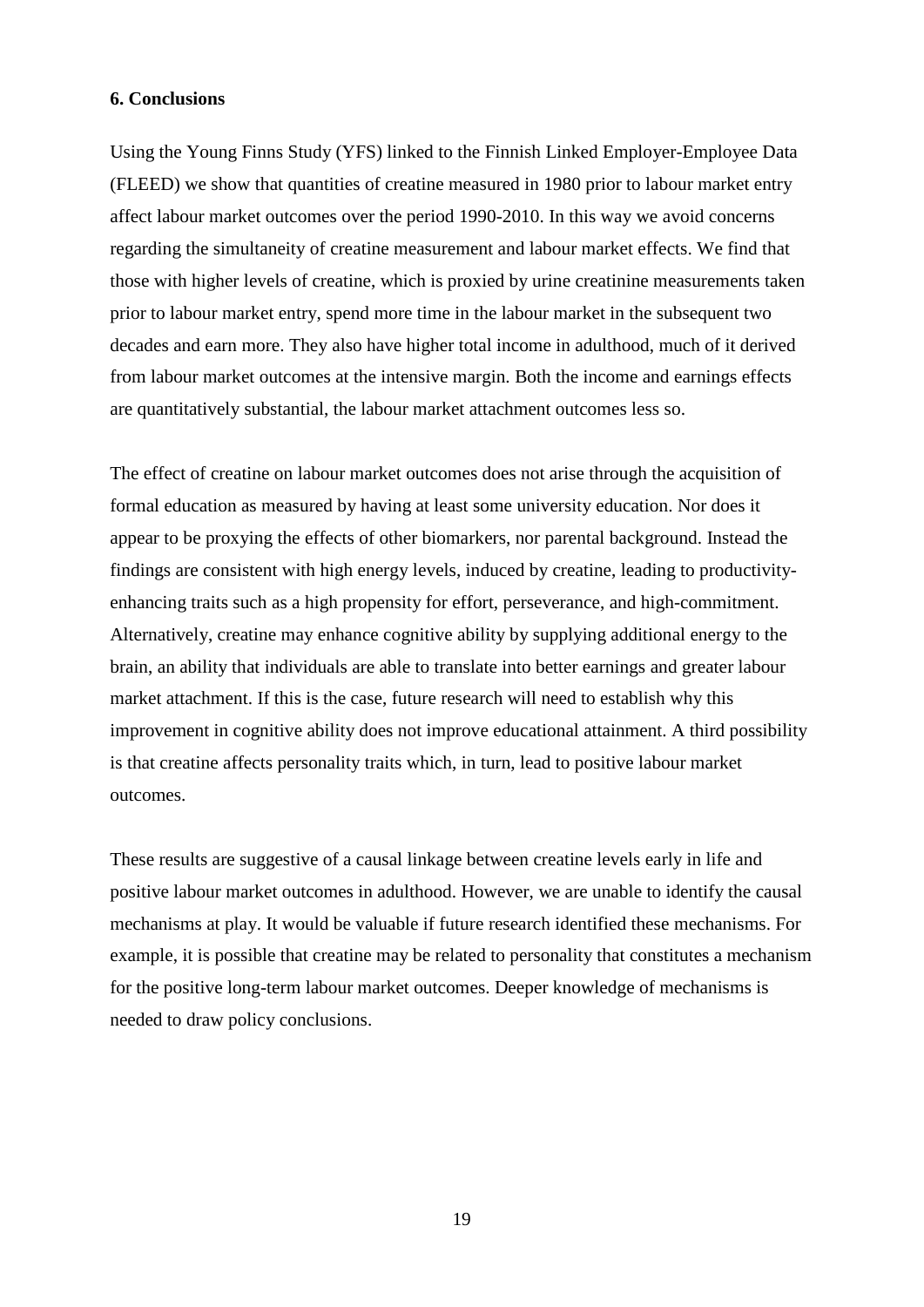#### **References**

Allen, P. J. (2012). Creatine metabolism and psychiatric disorders: Does creatine supplementation have a therapeutic value? *Neuroscience & Behavioral Reviews,* 36, 1442- 1462.

Almlund, M., Duckworth, A. L., Heckman, J. and Kautz, T. (2011). Personality psychology in economics. IZA Discussion Paper No. 5500.

Benton, D. and Donohoe, R. (2011). The influence of creatine supplementation on the cognitive functioning of vegetarians and omnivores. *British Journal of Nutrition*, 105, 1100- 1105.

Behrman, J. R. and Rosenzweig, M. R. (2004). Returns to birthweight. *The Review of Economics and Statistics,* 86, 586-601.

Black, S. E., Devereux, P. J. and Salvanes, K. G. (2007). From the cradle to the labor market? The effect of birth weight on adult outcomes. *Quarterly Journal of Economics,* 122, 409-439.

Blanchflower, D. G., Christakis, N. A. and Oswald, A. J. (2011). An Introduction to the Structure of Biomarker Equations, mimeo.

Buckles, K. and Hungerman, D. M. (2013). Season of birth and later outcomes: old questions, new answers. *The Review of Economics and Statistics,* 95, 711-724.

Burkhauser, R. V. and Cawley, J. (2008). Beyond BMI: the value of more accurate measures of fatness and obesity in social science research. *Journal of Health Economics,* 27, 519-529.

Bos, P. A., Terburg, D. and van Honk, J. (2010) Testosterone decreases trust in socially naïve humans. *Proceedings of the National Academy of Sciences of the United States of America* (PNAS), 107, 9991-9995.

Böckerman, P. and Vainiomäki, J. (2013). Stature and life-time labor market outcomes: accounting for unobserved differences. *Labour Economics,* 24, 86-96.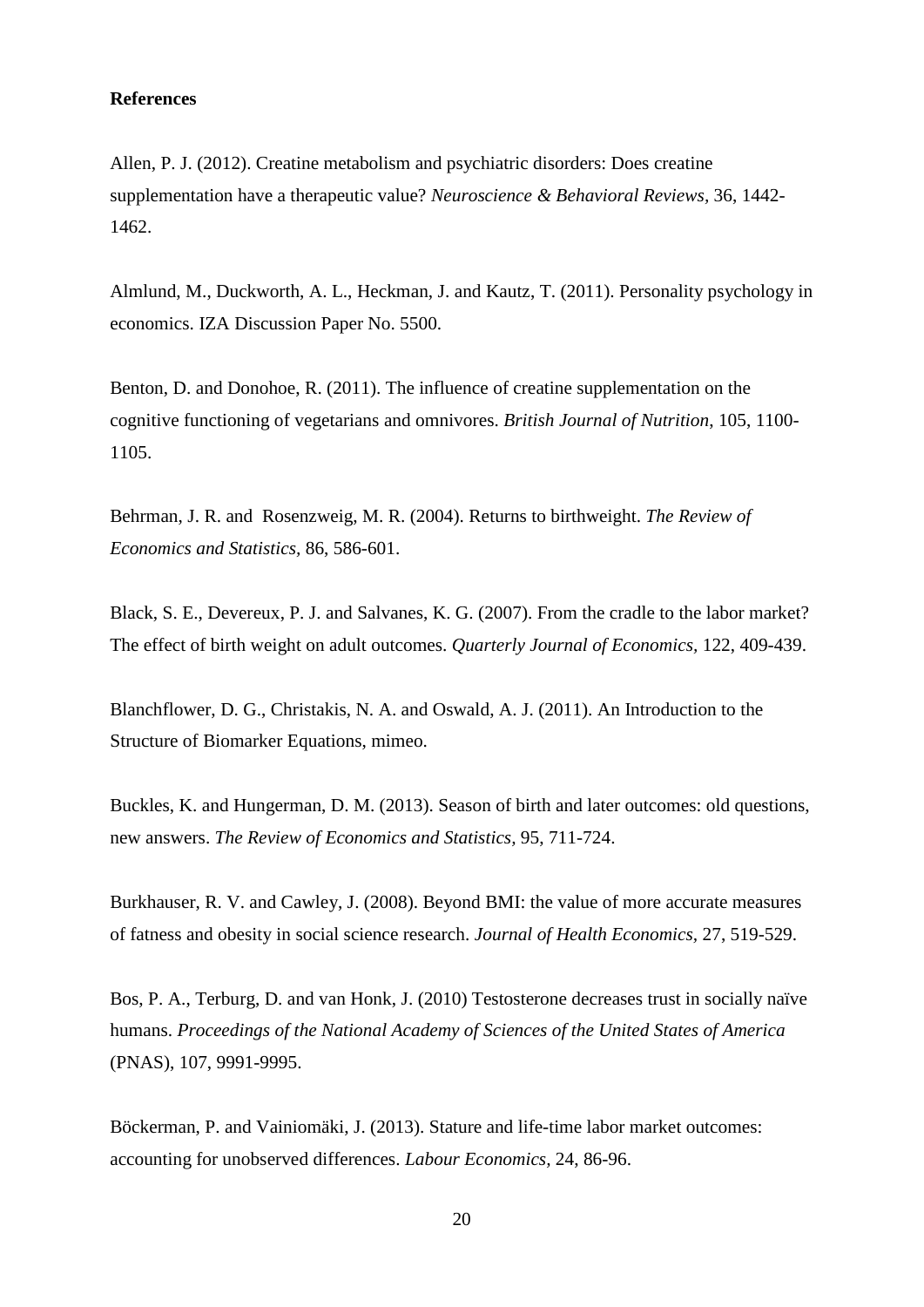Charness, G. and Kuhn, P. (2011). Lab labor: what can labor economists learn from the lab? In Ashenfelter, O. and Card, D. (eds.) *Handbook of Labor Economics,* Volume 4A, pp. 229- 330, Amsterdam: North Holland.

Chirinko, R. S. (1982). An empirical investigation of returns to job search. *The American Economic Review*, 72, 498-501.

Clark, A. E. (1997). Job satisfaction and gender: why are women so happy at work? *Labour Economics,* 4, 431-372.

Coates, J. M., Gurnell, M. and Rustichini A. (2009). Second-to-fourth digit ratio predicts success among high-frequency financial traders. *Proceedings of the National Academy of Sciences of the USA*, 106, 623-628.

Dahl, M., DeLeire, T. and Schwabish, J. A. (2011). Estimates of year-to-year volatility in earnings and in household incomes from administrative, survey, and matched data. *Journal of Human Resources,* 21, 750-774.

Deary, I. J., Strand, S., Smith, P. and Fernandes, C. (2007). Intelligence and educational achievement. *Intelligence*, 35, 13-21.

Delanghe, J. R. and Speeckaert, M. M. (2011). Creatinine determination according to Jaffe what does it stand for? *Clinical Kidney Journal,* 4, 83-86.

Fischer, D. G. and Sobkow, J. A. (1979). Workers' estimation of ability requirements of their jobs. *Perceptual and Motor Skills*, 48, 519-531.

Green, F. (2010). Well-being, job satisfaction and labour mobility. *Labour Economics*, 17, 897-903.

Guryan, J. and Charles, K. K. (2013). Taste-based or statistical discrimination: the economics of discrimination returns to its roots. *The Economic Journal*, 123, F417-F432

Hamermesh, D. S. (2011). *Beauty Pays: Why Attractive People Are More Successful.* Princeton New Jersey: Princeton University Press.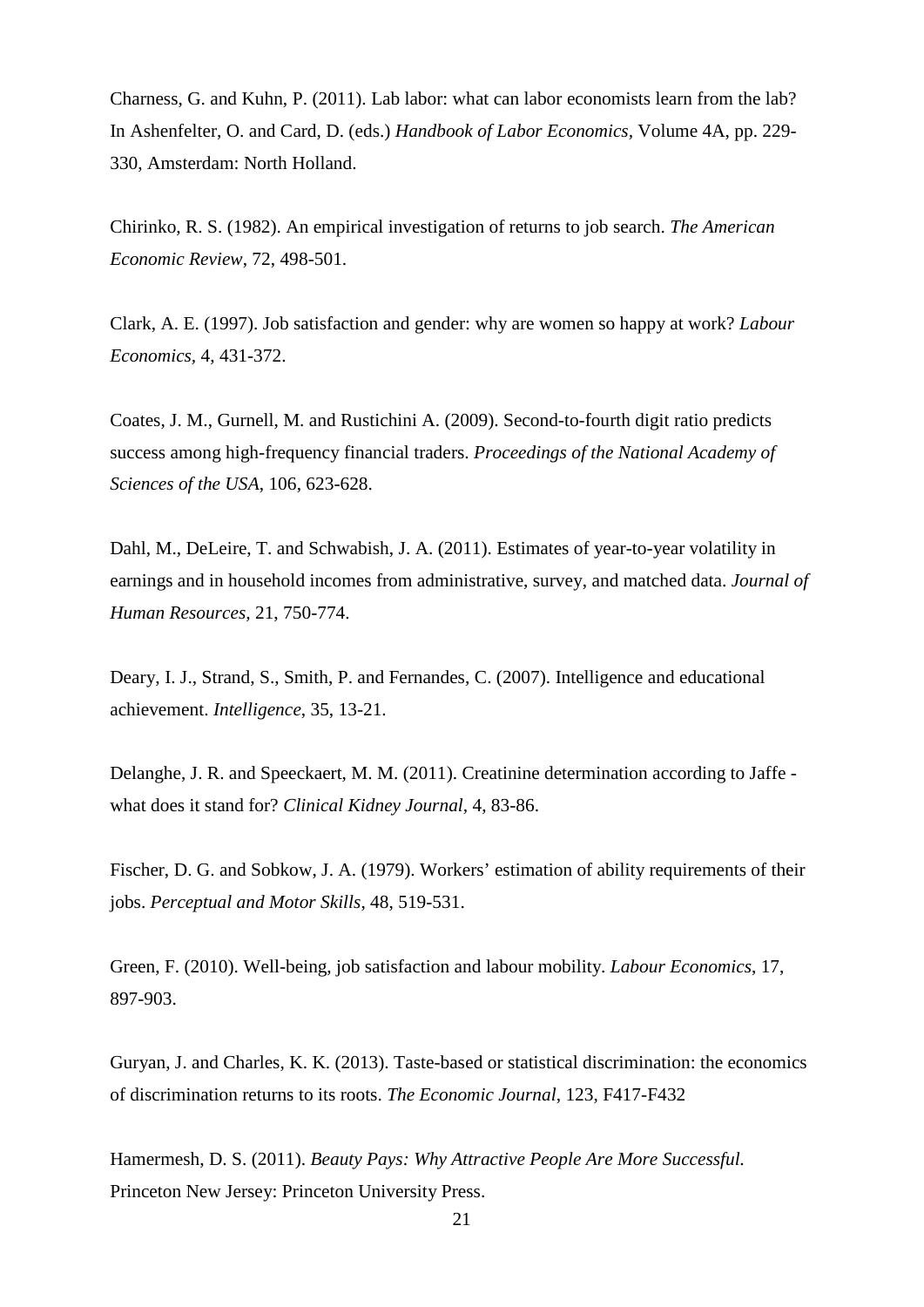Hammett, S. T., Wall, M. B., Edwards, T. C. and Smith, A. T. (2010). Dietary supplementation of creatine monohydrate reduces the human fMRI BOLD signal. *Neuroscience Letters,* 479, 201-205.

Hardy, G. E., Woods, D. and Wall, T. D. (2003). The impact of psychological distress on absence from work. *Journal of Applied Psychology*, 88, 306-314.

Heineck, G. (2010). Does it pay to be nice? Personality and earnings in the United Kingdom, *Industrial and Labor Relations Review,* 64, 1020-1038.

Herbert, V., Lau, K. S., Gottlieb, C. W. *et al.* (1965). Coated charcoal immunoassay of insulin. *Journal of Clinical Endocrinology & Metabolism,* 25, 1375-1384.

Juonala, M., Järvisalo, M. J., Mäki-Torkko, N. *et al.* (2005). Risk factors identified in childhood and decreased carotid artery elasticity in adulthood. *Circulation,* 112, 1486-1493.

Kanazawa, S. and Kovar, J. L. (2004). Why beautiful people are more intelligent. *Intelligence*, 32, 227-243.

Kivimäki, M., Laelor, D., Smith, G. D. *et al.* (2006). Early socioeconomic position and blood pressure in childhood and adulthood. *Hypertension,* 47, 39-44.

LaFeve, D. and Thomas, D. (2013). Height and Cognition at Work: Labor Market Performance in a Low Income Setting, mimeo.

Lazear, E. P. (2000). Performance pay and productivity. *The American Economic Review,* 90, 1346-1361.

Lechner, M. (2009). Long-run labour market and health effects of individual sports activities. *Journal of Health Economics,* 28, 839-854.

McMorris, T., Harris, R. C., Howard, A. *et al.* (2007a). Creatine supplementation, sleep deprivation, cortisol, melatonin and behaviour. *Physiological Behavior,* 90, 21-28.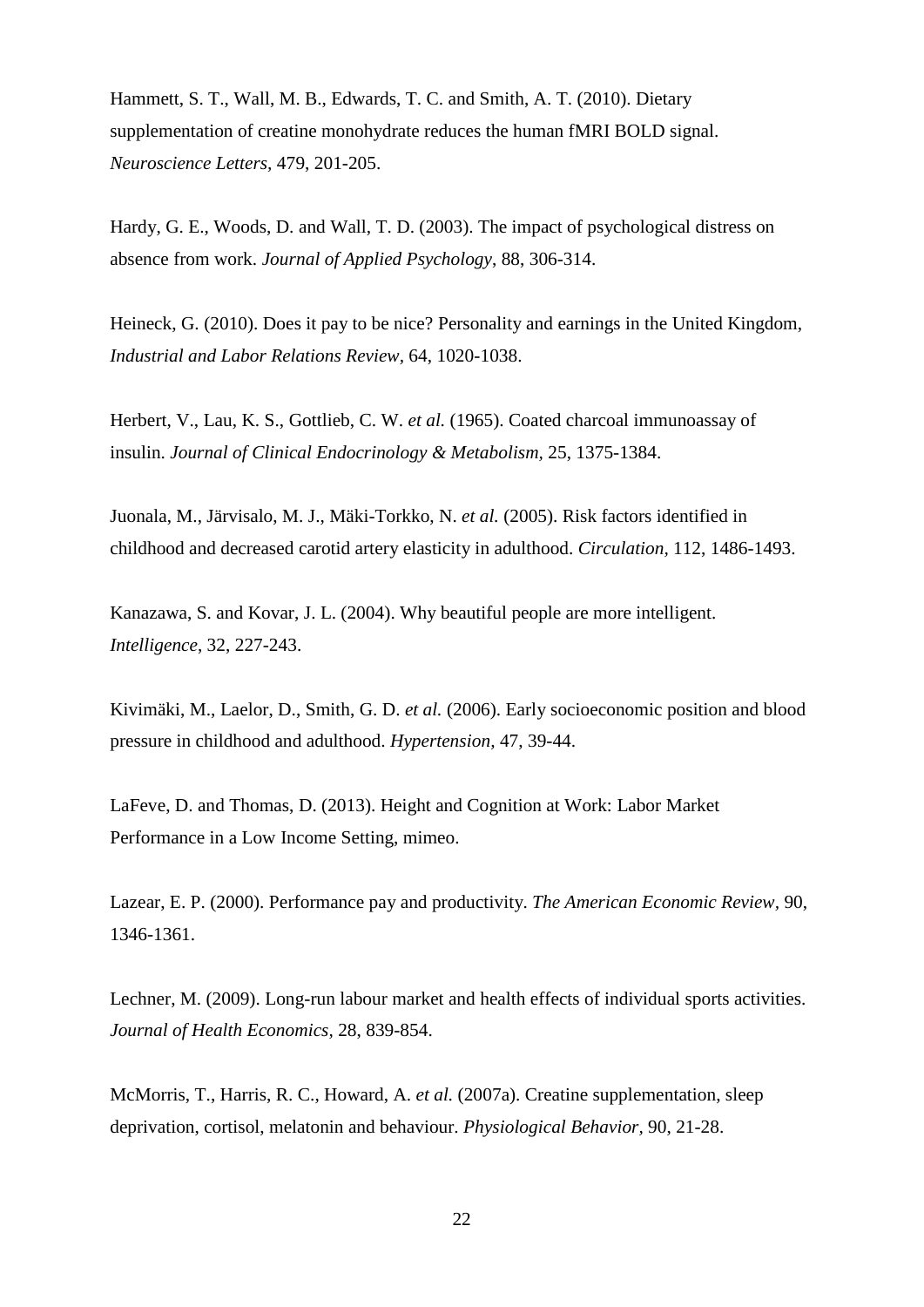McMorris, T., Mielcarz, G., Harris, R. C. *et al.* (2007b). Creatine supplementation and cognitive performance in elderly individuals. *Neuropsychology, Development, and Cognition. Section B, Aging, Neuropsychology and Cognition,* 14, 517-528.

McMorris, T., Harris, R. C., Swain, J. *et al.,* (2006). Effect of creatine supplementation and sleep deprivation, with mild exercise, on cognitive and psychomotor performance, mood state, and plasma concentrations of catecholamines and cortisol. *Psychopharmacology,* 185, 93-103.

Mobius, M. M. and Rosenblat, T. S. (2006). Why beauty matters. *The American Economic Review*, 96, 222-235.

Moorhouse, A. and Caltabiano, M. L. (2007). Resilience and unemployment: exploring risk and protective influences for the outcome variables of depression and assertive job searching. *Journal of Employment Counseling*, 44, 115-125.

Morris, S. (2006). Body mass index and occupational attainment. *Journal of Health Economics*, 25, 347-364.

Mueller, G. and Plug, E. (2006) Estimating the effect of personality on male and female earnings. *Industrial and Labour Relations Review,* 60, 3-22.

Määttänen, I., Jokela, M., Hintsa, T. *et al.* (2013). Testosterone and temperament traits in men: longitudinal analysis. *Psychoneuroendocrinology,* 38, 2243-2248.

Nandi A. and Nicoletti C. (2009). Explaining Personality Pay Gaps in the UK. ISER Working Paper No 2009-22.

Norton, E. C. and Han, E. (2008). Genetic information, obesity and labor market outcomes. *Health Economics*, 17, 1089-1104.

Pekkarinen, T. and Riddell, C. (2008). Performance pay and earnings: evidence from personnel records. *Industrial and Labor Relations Review*, 61, 297-319.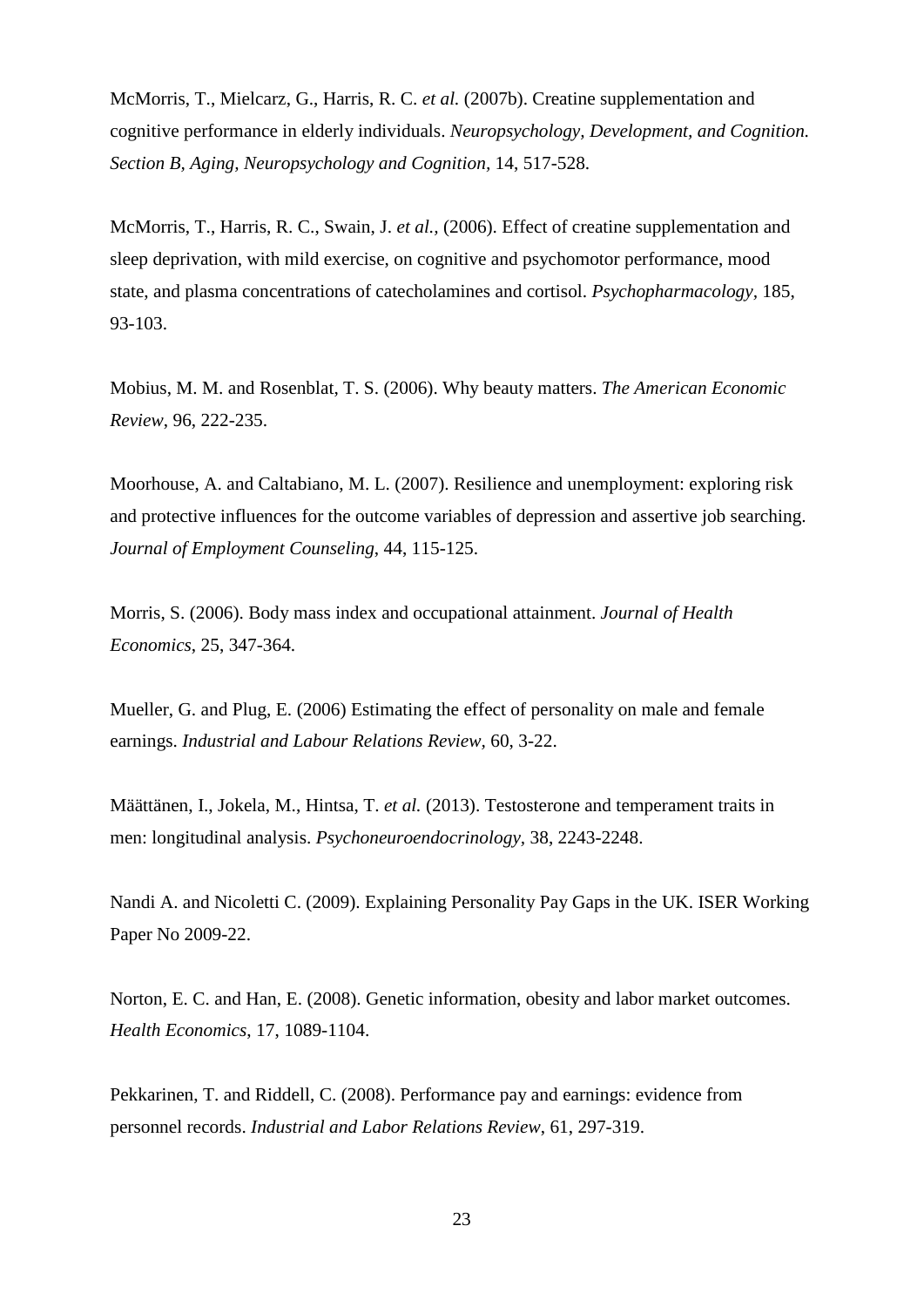Peng, L., Meyerhoefer, C. D. and Zuvekas, S. H. (2013). The Effects of Depression on Labour Market Outcomes. NBER Working Paper No. 19451.

Persico, N., Postlewaite, A. and Silverman, D. (2004). The effect of adolescent experience on labor market outcomes: the case of height. *Journal of Political Economy*, 112, 1019-1053.

Porkka, K. V., Raitakari, O. T., Leino, A. *et al.* (1997). Trends in serum lipid levels during 1980-1992 in children and young adults. *American Journal of Epidemiology,* 146, 64-77.

Prendergast, C. (1999). The provision of incentives in firms. *Journal of Economic Literature,*  37, 7-63.

Rae, C., Digney, A. L., McEwan, S. R., and Bates T. C. (2003). [Oral creatine monohydrate](http://www.ncbi.nlm.nih.gov/pmc/articles/PMC1691485)  [supplementation improves brain performance: a double-blind, placebo-controlled, cross-over](http://www.ncbi.nlm.nih.gov/pmc/articles/PMC1691485)  [trial.](http://www.ncbi.nlm.nih.gov/pmc/articles/PMC1691485) *Proceedings of the Royal Society B,* 270, 2147-2150.

Raitakari, O. T., Juonala, M., Rönnemaa, T. *et al.* (2008). Cohort profile: the cardiovascular risk in Young Finns Study. *International Journal of Epidemiology,* 37, 1220-1226.

Rawson, E. S., Lieberman, H. R., Walsh, T. M. *et al.* (2008). Creatine supplementation does not improve cognitive function in young adults. *Physiology & Behavior,* 95, 130-134.

Ridder, G. and Moffitt, R. (2007). The econometrics of data combination. In Heckman, J. J. and Leamer, E. E. (eds.) *Handbook of Econometrics,* Volume 6B, pp. 5469-5547. Amsterdam: North Holland.

Ryman, S. G., Gasparovic, C., Bedrick, E. J. *et al.* (2011). Brain biochemistry and personality: a magnetic resonance spectroscopy study. *PLoS one,* 6(11), e26758.

Sapienza, P., Zingales, L. and Maestripieri, D. (2009). Gender differences in financial risk aversion and career choices are affected by testosterone. *Proceedings of the National Academy of Sciences of the United States of America*, 106, 15268-15273.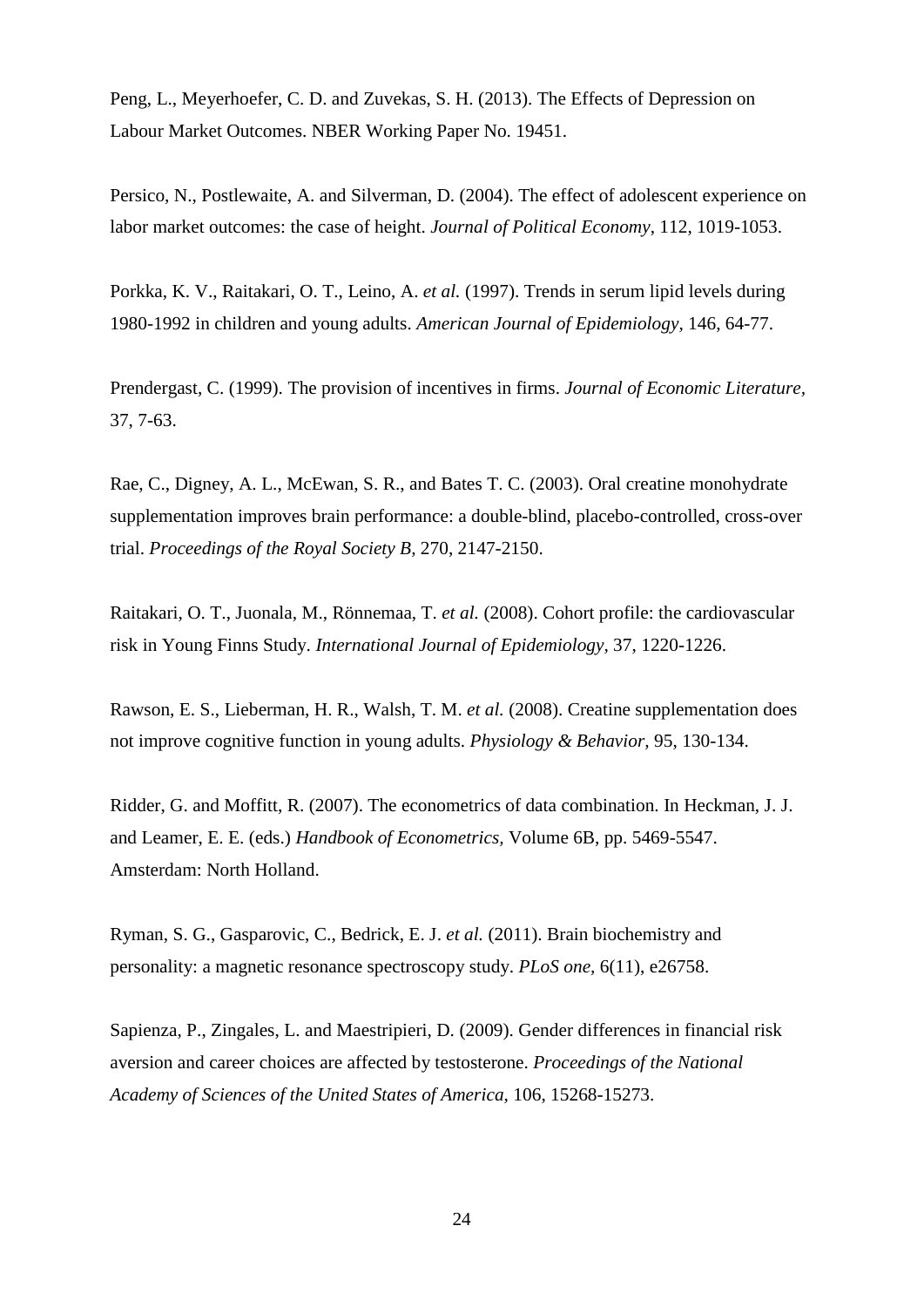Sargent, J. D. and Blanchflower, D. G. (1994). Obesity and stature in adolescence and earnings in young adulthood – Analysis of a British birth cohort. *Archives of Pediatrics & Adolescent Medicine*, 148, 681-687.

Silventoinen, K., Kaprio, J. and Lahelma, E. (2000). Genetic and environmental contributions to the association between body height and educational attainment: a study of adult Finnish twins. *Behavior Genetics*, 30, 447-485.

Slaughter, M. H., Lohman, T. G., Boileau, R. A. *et al.* (1988). Skinfold equations for estimation of body fatness in children and youth. *Human Biology,* 60, 709-723.

Schmidt, F. L. & Hunter, J. (2004). General mental ability in the world of work: Occupational attainment and job performance. *Journal of Personality and Social Psychology,* 86, 162-173.

Strimbu, K. and Tavel, J. A. (2010). What are biomarkers? *Current Opinion in HIV and AIDS,* 5, 463-466.

Turban, D. B., Stevens, C. K. and Lee, F. K. (2009). Effects of Conscientiousness and Extraversion on new labor market entrants' job search: the mediating role of metacognitive activities and positive emotions. *Personnel Psychology,* 62, 553-573.

Uysal, S. D. and Pohlmeier, W. (2011). Unemployment duration and personality. *Journal of Economic Psychology,* 32, 980-992.

von Hinke Kessler Scholder, S., Smith, G. D., Lawlor, D. A. *et al.* (2010). Genetic markers as instrumental variables: an application to child fat mass and academic achievement. CEMMAP Working Paper No. CWP03/W10.

Wada, R. and Tekin, E. (2010). Body composition and wages. *Economics and Human Biology*, 8, 242-254.

Watanabe, A., Nobumasa, K., Tadafumi, K. (2002). Effects of creatine on mental fatigue and cerebral henoglobin oxygenation. *Neuroscience Research,* 42, 279-285.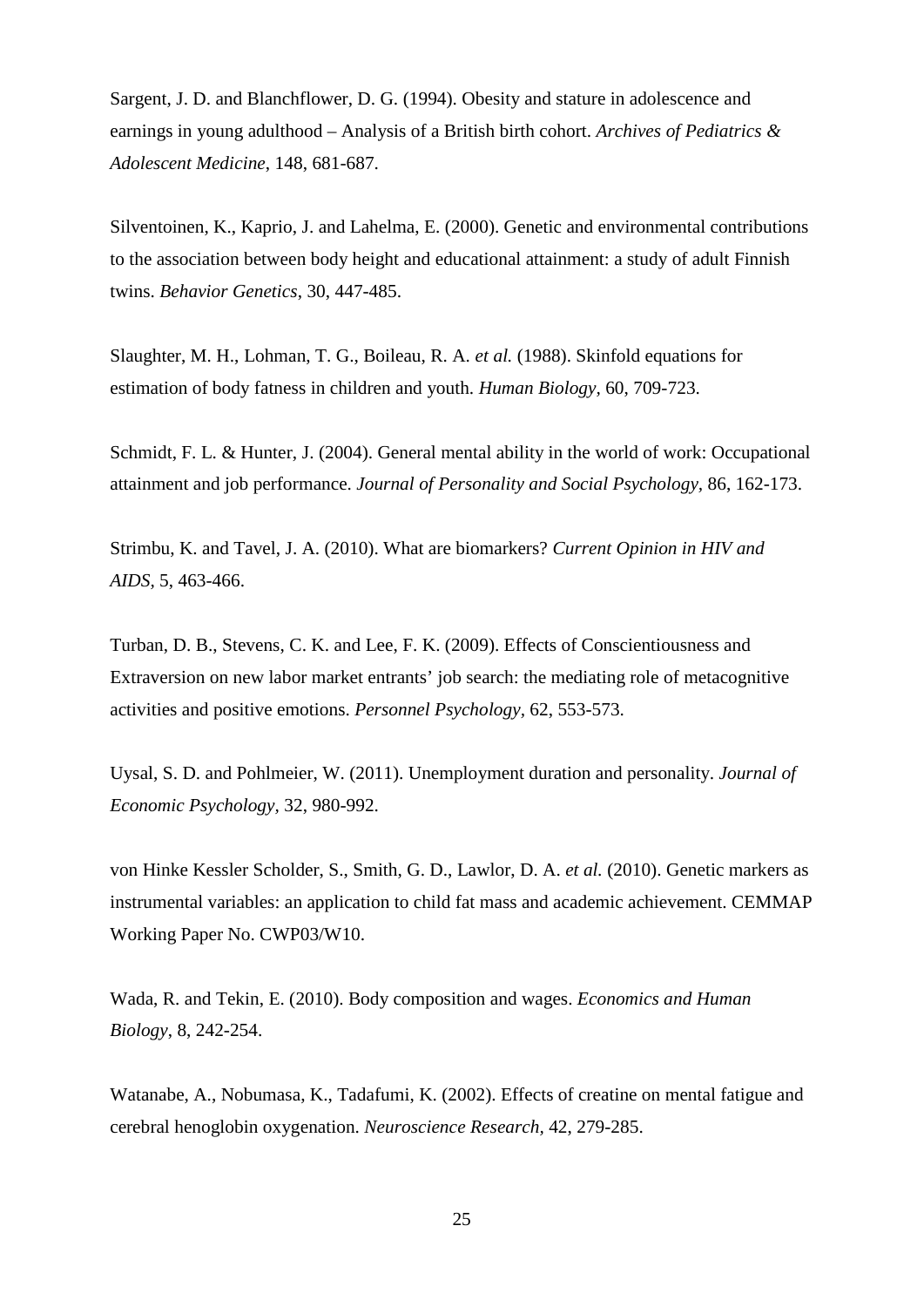Wyss, M. and Kaddurah-Daouk, R. (2000). Creatine and creatinine metabolism. *Psychological Reviews*, 80, 1107-1213.

[Yusuf, S.](http://www.ncbi.nlm.nih.gov/sites/entrez?Db=pubmed&Cmd=Search&Term=%22Yusuf%20S%22%5BAuthor%5D&itool=EntrezSystem2.PEntrez.Pubmed.Pubmed_ResultsPanel.Pubmed_DiscoveryPanel.Pubmed_RVAbstractPlus), [Hawken, S.](http://www.ncbi.nlm.nih.gov/sites/entrez?Db=pubmed&Cmd=Search&Term=%22Hawken%20S%22%5BAuthor%5D&itool=EntrezSystem2.PEntrez.Pubmed.Pubmed_ResultsPanel.Pubmed_DiscoveryPanel.Pubmed_RVAbstractPlus), [Ounpuu, S.](http://www.ncbi.nlm.nih.gov/sites/entrez?Db=pubmed&Cmd=Search&Term=%22Ounpuu%20S%22%5BAuthor%5D&itool=EntrezSystem2.PEntrez.Pubmed.Pubmed_ResultsPanel.Pubmed_DiscoveryPanel.Pubmed_RVAbstractPlus) *et al.* (2005). Obesity and the risk of myocardial infarction in 27000 participants from 52 countries: a case-control study. *Lancet,* 366, 1640-1649. Zak, P. J., Kurzban, R., Ahmadi, S. *et al.* (2009) Testosterone Administration Decreases Generosity in the Ultimatum Game. *Plos One,* 4(12): e8330.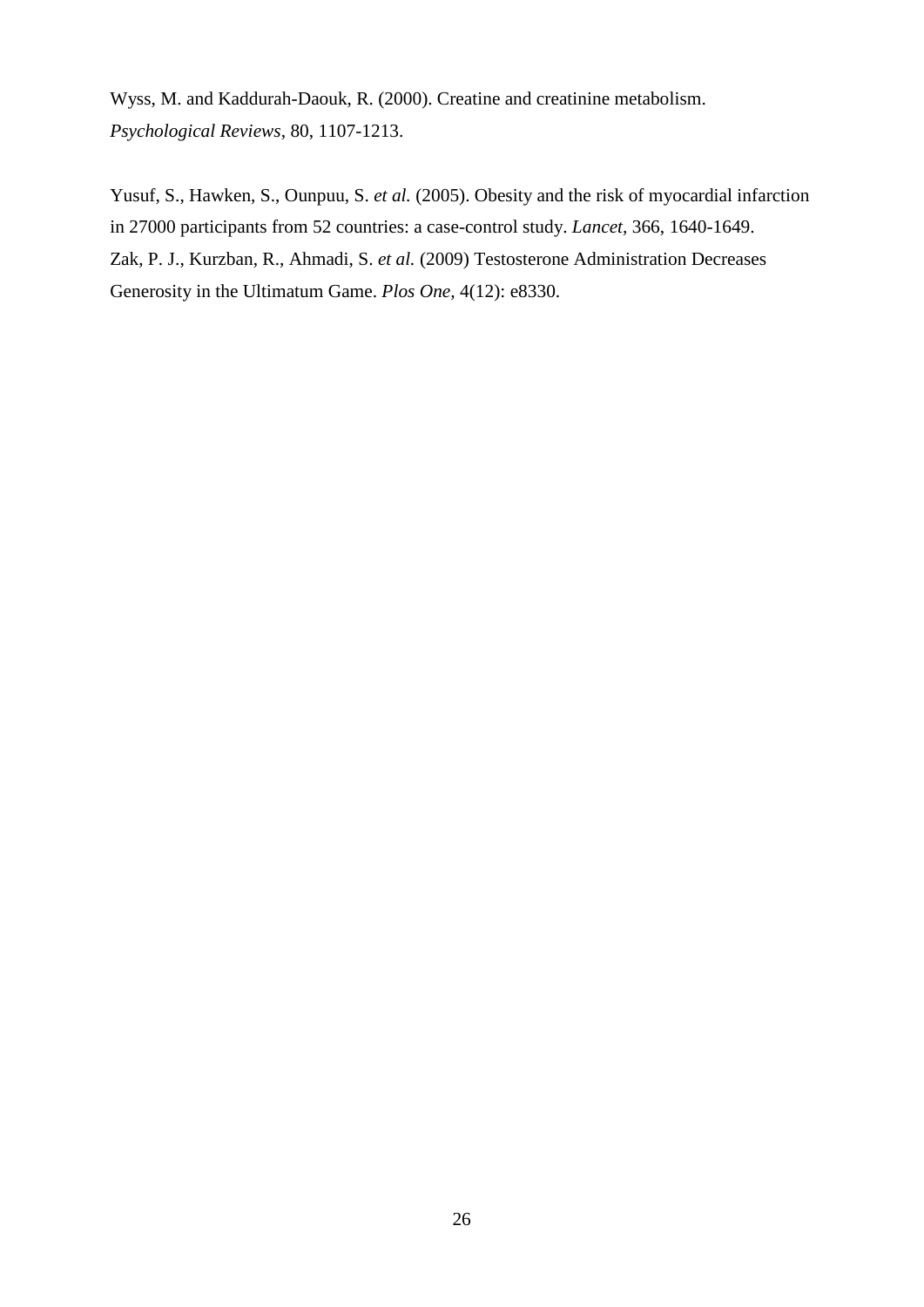Table 1. Descriptive statistics.

| Labour market outcomes                       |                  |
|----------------------------------------------|------------------|
|                                              |                  |
| University education indicator               | 0.281(0.449)     |
| Logarithm of the average annual total income | 9.608 (0.745)    |
| Logarithm of the average annual earnings     | 9.323 (1.210)    |
| Average employment years                     | 0.681(0.267)     |
|                                              |                  |
| <b>Biomarkers</b>                            |                  |
|                                              |                  |
| Height (cm)                                  | 141.779 (25.575) |
| Body fat (kg)                                | 16.796 (7.748)   |
| Pulse                                        | 80.504 (14.411)  |
| Diastolic blood pressure                     | 73.618 (11.425)  |
| Triglyceride                                 | $-0.328(0.333)$  |
| Insulin                                      | 9.547 (5.852)    |
| Creatinine                                   | 2.007(0.587)     |

Notes: N=3201. Biomarker information was obtained in 1980 when the participants were 3, 6, 9, 12, 15 and 18 years old. Triglyceride and creatinine are log-transformed. Education is measured in 2010. Income and employment measures are for the period 1990-2010.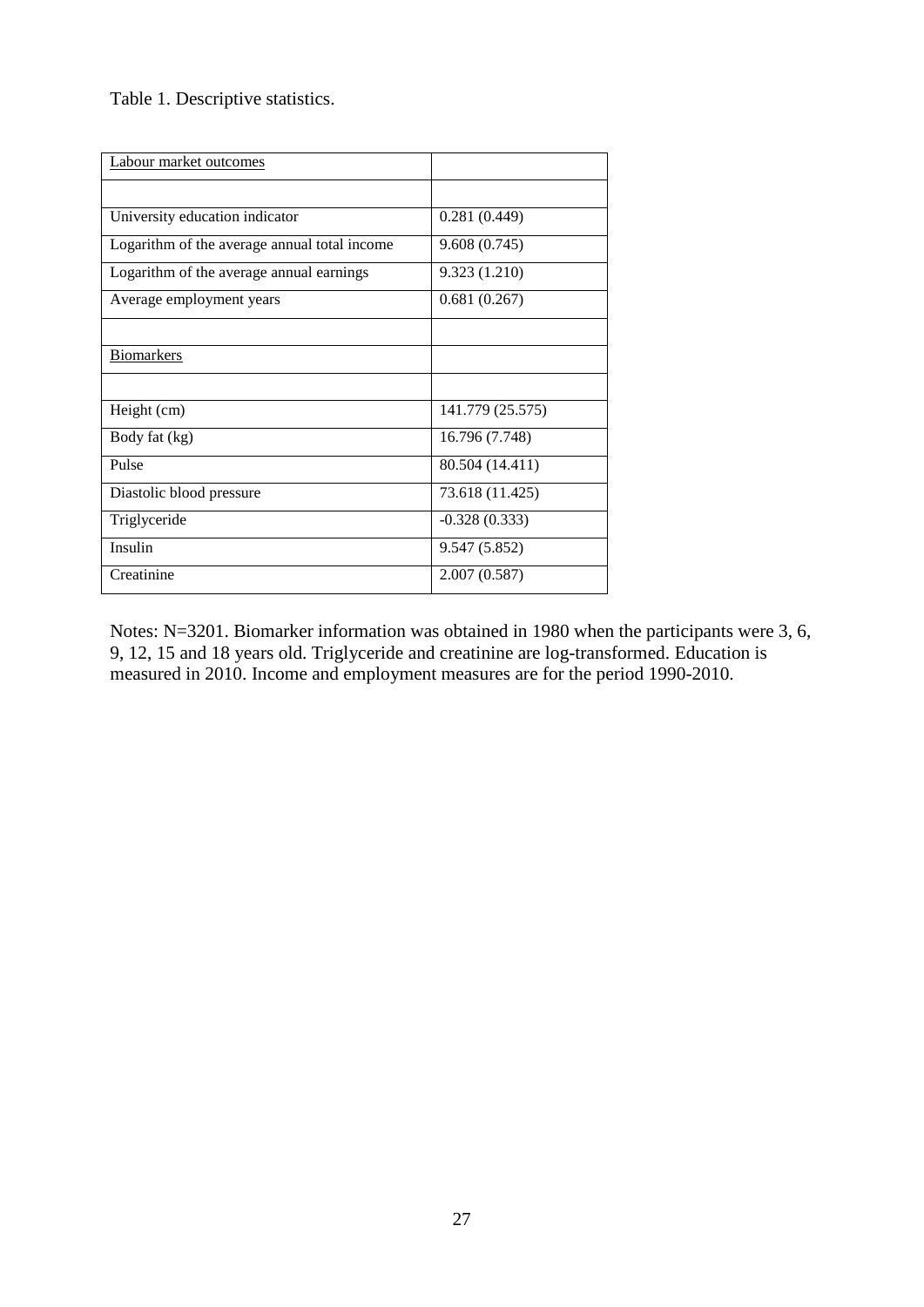Table 2. Correlation coefficients between biomarkers.

|                          | Height      | Body fat   | Pulse       | Diastolic  | Triglyceride | Insulin    | Creatinine |
|--------------------------|-------------|------------|-------------|------------|--------------|------------|------------|
|                          |             |            |             | blood      |              |            |            |
|                          |             |            |             | pressure   |              |            |            |
| Height                   |             |            |             |            |              |            |            |
| Body fat                 | $0.236***$  |            |             |            |              |            |            |
| Pulse                    | $-0.525***$ | $-0.003$   |             |            |              |            |            |
| Diastolic blood pressure | $0.471***$  | $0.154***$ | $-0.255***$ |            |              |            |            |
| Triglyceride             | $0.186***$  | $0.244***$ | $-0.055***$ | $0.093***$ |              |            |            |
| Insulin                  | $0.576***$  | $0.402***$ | $-0.209***$ | $0.283***$ | $0.322***$   |            |            |
| Creatinine               | $0.560***$  | $0.171***$ | $-0.288***$ | $0.208***$ | $0.093***$   | $0.302***$ |            |

Notes: N=3201. Significant at \*\*\* 1 % level. Triglyceride and creatinine are log-transformed.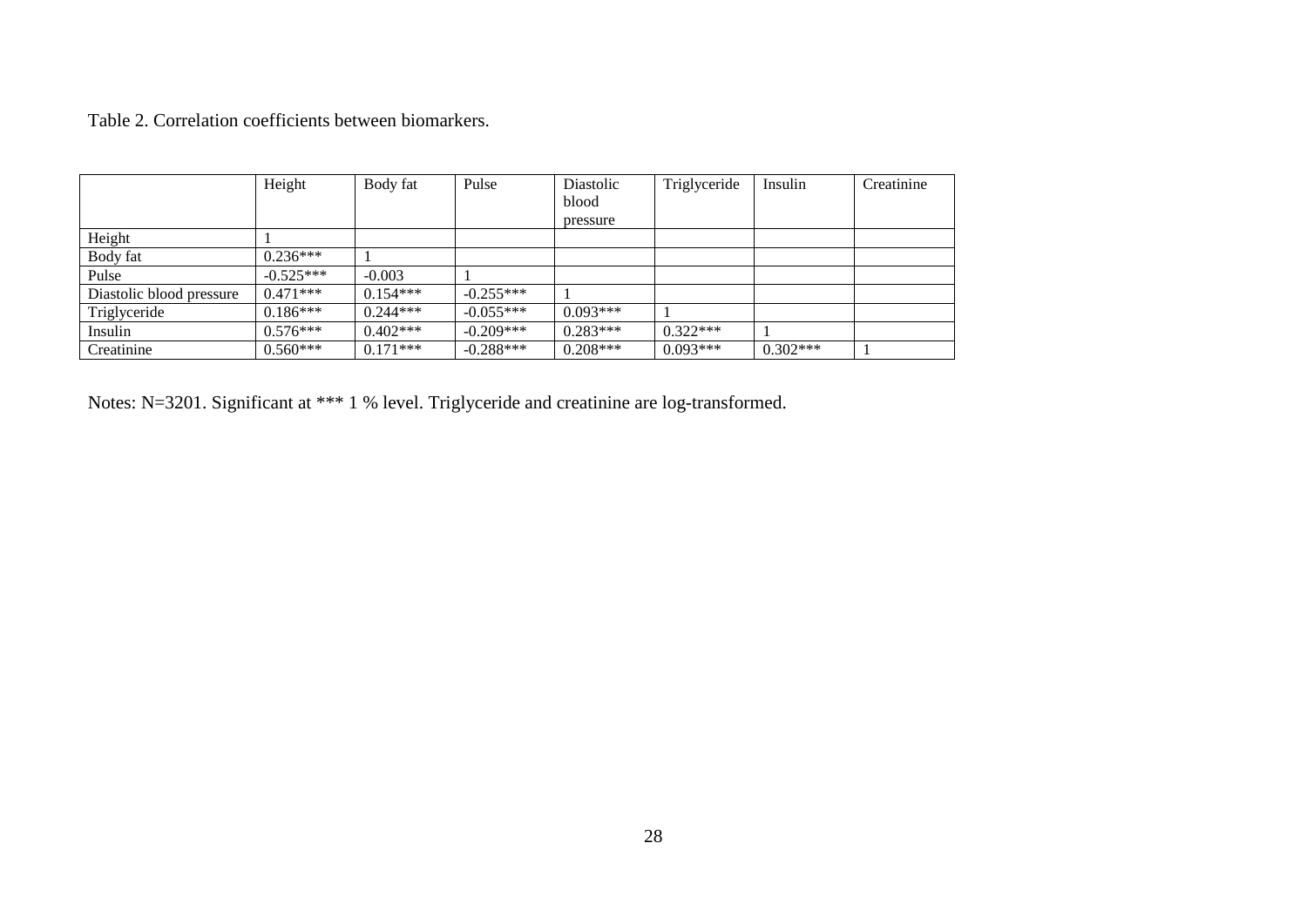#### Table 3. The baseline estimation results

|                          | (1)          | (2)          | (3)          | (4)          |
|--------------------------|--------------|--------------|--------------|--------------|
|                          | University   | Total Income | Earnings     | Employment   |
|                          | education    |              |              | (years)      |
|                          |              |              |              |              |
| Height                   | $0.0078***$  | $0.0105***$  | $0.0173***$  | $0.0028***$  |
|                          | (0.0012)     | (0.0018)     | (0.0033)     | (0.0007)     |
| Body fat                 | $-0.0006$    | $-0.0047*$   | $-0.0129**$  | $-0.0013$    |
|                          | (0.0014)     | (0.0027)     | (0.0058)     | (0.0010)     |
| Pulse                    | 0.0003       | 0.0002       | 0.0003       | 0.0002       |
|                          | (0.0007)     | (0.0011)     | (0.0018)     | (0.0004)     |
| Diastolic blood pressure | $-0.0009$    | 0.0022       | 0.0018       | $-0.0000$    |
|                          | (0.0008)     | (0.0013)     | (0.0022)     | (0.0005)     |
| Triglyceride             | $-0.0073$    | $-0.0588$    | $-0.1031$    | $-0.0265*$   |
|                          | (0.0245)     | (0.0383)     | (0.0649)     | (0.0140)     |
| Insulin                  | $-0.0050***$ | $-0.0031$    | $-0.0015$    | 0.0009       |
|                          | (0.0017)     | (0.0027)     | (0.0047)     | (0.0010)     |
| Creatinine               | 0.0153       | $0.1014***$  | $0.1544***$  | $0.0315***$  |
|                          | (0.0168)     | (0.0291)     | (0.0480)     | (0.0092)     |
|                          |              |              |              |              |
| Gender                   | X            | $\mathbf{X}$ | X            | X            |
| Cohort                   | X            | $\mathbf{X}$ | $\mathbf{x}$ | $\mathbf{x}$ |
| Birth month              | X            | X            | X            | X            |
|                          |              |              |              |              |
| $R^2$                    | 0.0545       | 0.1584       | 0.0869       | 0.2030       |

Notes: N=3201. Significant at \*10%, \*\* 5%, and \*\*\* 1% level. Heteroskedasticity-robust standard errors are reported in parentheses.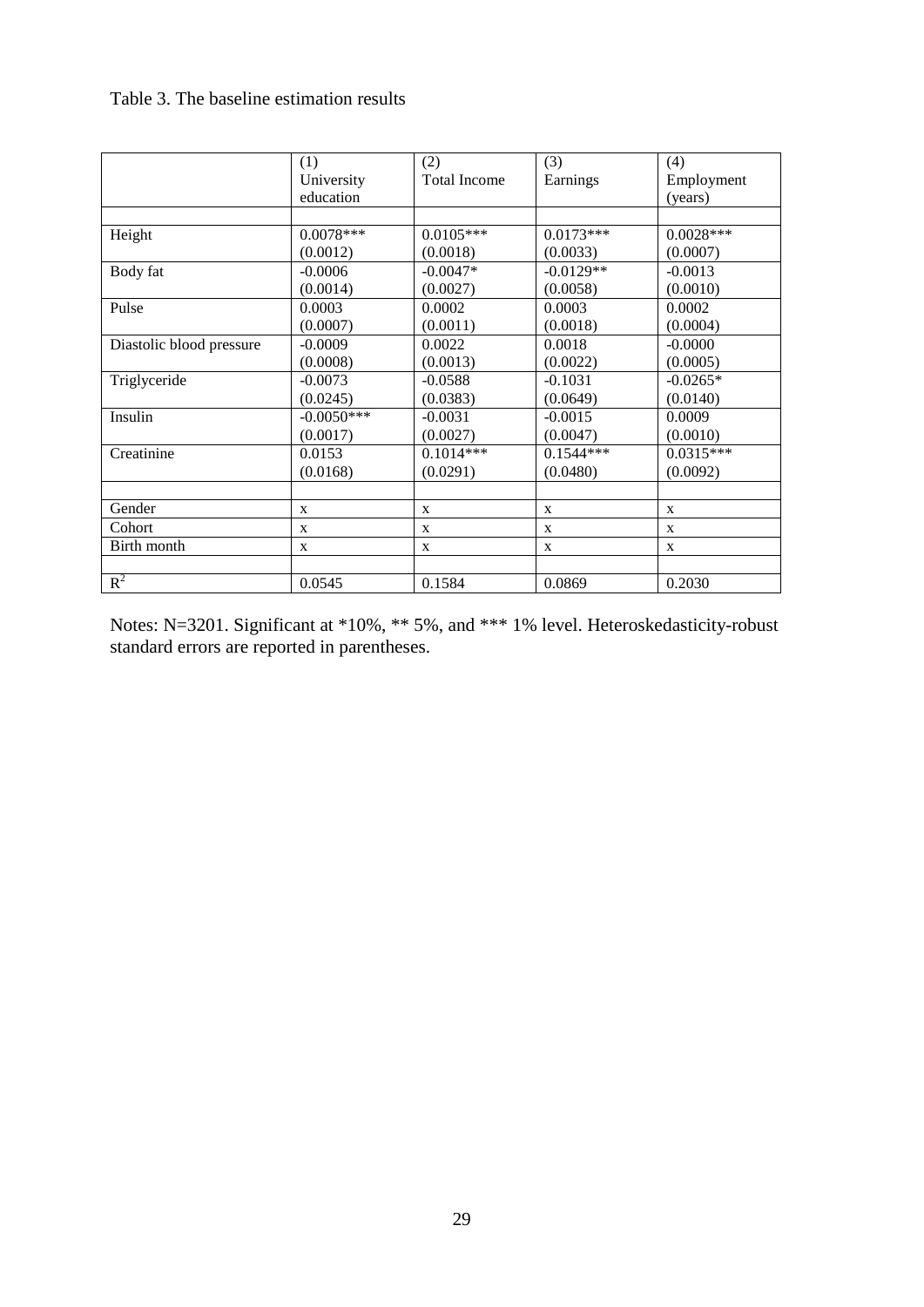Table 4. Estimation results with education as a control variable.

|                          | (1)          | (2)          | (3)         |
|--------------------------|--------------|--------------|-------------|
|                          | Total income | Earnings     | Employment  |
|                          |              |              | (years)     |
|                          |              |              |             |
| Height                   | $0.0083***$  | $0.0135***$  | $0.0027***$ |
|                          | (0.0017)     | (0.0032)     | (0.0007)    |
| Body fat                 | $-0.0046*$   | $-0.0126**$  | $-0.0013$   |
|                          | (0.0026)     | (0.0057)     | (0.0010)    |
| Pulse                    | 0.0002       | 0.0001       | 0.0002      |
|                          | (0.0010)     | (0.0017)     | (0.0004)    |
| Diastolic blood pressure | $0.0024*$    | 0.0023       | $-0.0000$   |
|                          | (0.0013)     | (0.0022)     | (0.0005)    |
| Triglyceride             | $-0.0568$    | $-0.0995$    | $-0.0264*$  |
|                          | (0.0378)     | (0.0638)     | (0.0140)    |
| Insulin                  | $-0.0017$    | 0.0010       | 0.0009      |
|                          | (0.0026)     | (0.0047)     | (0.0010)    |
| Creatinine               | $0.0970***$  | $0.1468***$  | $0.0313***$ |
|                          | (0.0287)     | (0.0470)     | (0.0092)    |
|                          |              |              |             |
| University education     | $0.2842***$  | $0.4991***$  | 0.0093      |
|                          | (0.0246)     | (0.0372)     | (0.0084)    |
|                          |              |              |             |
| Gender                   | X            | $\mathbf{X}$ | X           |
| Cohort                   | X            | $\mathbf X$  | X           |
| Birth month              | X            | X            | X           |
|                          |              |              |             |
| $R^2$                    | 0.1862       | 0.1194       | 0.2032      |

Notes: N=3201. Significant at \*10%, \*\* 5%, and \*\*\* 1% level. Heteroskedasticity-robust standard errors are reported in parentheses.